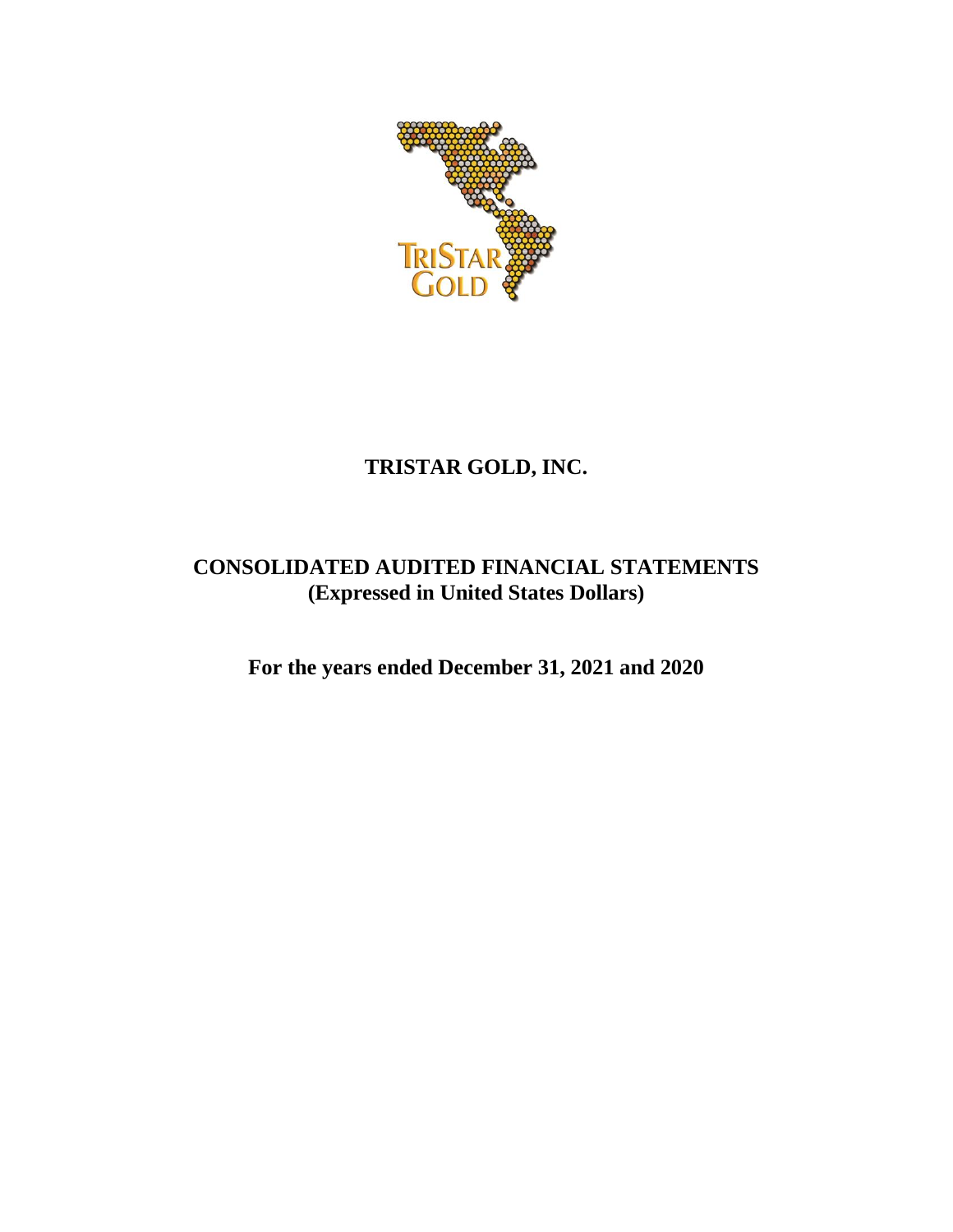

5847 San Felipe St., Suite 2600 Houston, Texas 77057-3000 Ph: (713) 860-1400 Fax: (713) 355-3909 www.PKFTexas.com

## **Independent Auditors' Report**

To the Board of Directors and Shareholders of TriStar Gold, Inc.

### **Opinion**

We have audited the accompanying consolidated financial statements of Tristar Gold, Inc. and subsidiaries (the "Company"), which comprise:

- the consolidated statements of financial position as of December 31, 2021 and 2020
- the consolidated statements of comprehensive loss for the years ended December 31, 2021 and 2020
- the consolidated statements of changes in shareholders' equity for the years ended December 31, 2021 and 2020
- the consolidated statements of cash flows for the years ended December 31, 2021 and 2020
- and the notes to the consolidated financial statements, including a summary of significant accounting policies and other explanatory information.

(Hereinafter referred to as the "financial statements").

In our opinion, the financial statements referred to above present fairly, in all material respects, the financial position of TriStar Gold, Inc. as of December 31, 2021 and 2020, and its financial performance and its cash flows for the years then ended in accordance with International Financial Reporting Standards.

### **Basis for Opinion**

We conducted our audit in accordance with Canadian generally accepted auditing standards. Our responsibilities under those standards are further described in the "Auditor's Responsibilities for the Audit of the Financial Statements" section of our report.

We are required to be independent of the Company and to meet our ethical requirements in accordance with the relevant ethical requirements relating to our audits. We believe that the audit evidence we have obtained is sufficient and appropriate to provide a basis for our opinion.

### **Material Uncertainty Related to Going Concern**

We draw attention to Note 2 in the financial statements, which indicates that the Company is still in the exploration stage and, as such, no revenue has been generated from operating activities and the Company has a history of operating losses through the year ended December 31, 2021. As stated in Note 2, these conditions, along with other matters as set forth in Note 2, indicate that a material uncertainty exists that may cast significant doubt about the Company's ability to continue as a going concern. Our opinion is not modified in respect of this matter.

### **Other Information**

Management is responsible for other information. Other information is comprised of information, other than the financial statement and the auditors' report thereon, included in the Management Discussion and Analysis document.

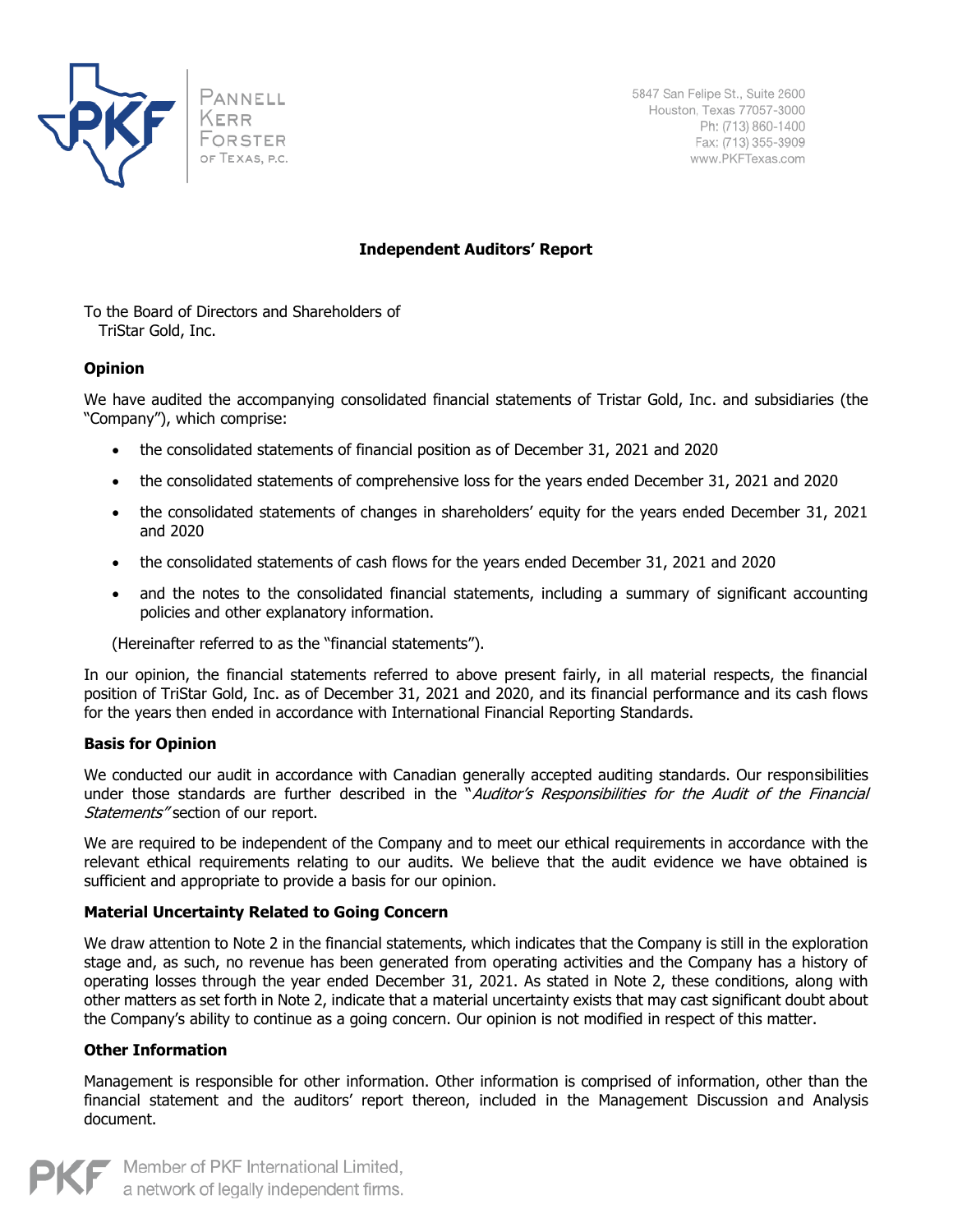Our opinion on the financial statements does not cover the other information and we do not and will not express any form of assurance conclusion thereon.

In connection with our audit of the financial statements, our responsibility is to read the other information identified above and, in doing so, consider whether the other information is materially inconsistent with the financial statements or our knowledge obtained in the audit, or otherwise appears to be materially misstated. If, based on the work we have performed, we conclude that there is a material misstatement of this other information, we are required to report that fact. We have nothing to report in the regard.

### **Responsibilities of Management and Those Charged with Governance for the Financial Statements**

Management is responsible for the preparation and fair presentation of the consolidated financial statements in accordance with International Financial Reporting Standards, and for the design, implementation, and maintenance of internal control relevant to the preparation and fair presentation of financial statements that are free from material misstatement, whether due to fraud or error.

In preparing the consolidated financial statements, management is required to evaluate whether there are conditions or events, considered in the aggregate, that raise substantial doubt about the Company's ability to continue as a going concern within one year after the date that the consolidated financial statements are available to be issued.

Those charged with governance are responsible for overseeing the Company's financial reporting process.

#### **Auditors' Responsibilities for the Audit of the Financial Statements**

Our objectives are to obtain reasonable assurance about whether the consolidated financial statements as a whole are free from material misstatement, whether due to fraud or error, and to issue an auditor's report that includes our opinion. Reasonable assurance is a high level of assurance but is not absolute assurance and therefore is not a guarantee that an audit conducted in accordance with generally accepted auditing standards will always detect a material misstatement when it exists. The risk of not detecting a material misstatement resulting from fraud is higher than for one resulting from error, as fraud may involve collusion, forgery, intentional omissions, misrepresentations, or the override of internal control. Misstatements are considered material if there is a substantial likelihood that, individually or in the aggregate, they would influence the judgment made by a reasonable user based on the financial statements. Identify and assess the risks of material misstatement of the financial statements, whether due to fraud or error, design and perform audit procedures responsive to those risks, and obtain audit evidence that is sufficient and appropriate to provide a basis for our opinion.

In performing an audit in accordance with Canadian generally accepted auditing standards, we:

- Exercise professional judgment and maintain professional skepticism throughout the audit.
- Identify and assess the risks of material misstatement of the consolidated financial statements, whether due to fraud or error, and design and perform audit procedures responsive to those risks. Such procedures include examining, on a test basis, evidence regarding the amounts and disclosures in the financial statements.
- Obtain an understanding of internal control relevant to the audit in order to design audit procedures that are appropriate in the circumstances, but not for the purpose of expressing an opinion on the effectiveness of the Company's internal control. Accordingly, no such opinion is expressed.
- Evaluate the appropriateness of accounting policies used and the reasonableness of significant accounting estimates made by management, as well as evaluate the overall presentation of the consolidated financial statements.
- Conclude whether, in our judgment, there are conditions or events, considered in the aggregate, that raise substantial doubt about the Company's ability to continue as a going concern for a reasonable period of time.

We are required to communicate with those charged with governance regarding, among other matters, the planned scope and timing of the audit, significant audit findings, and certain internal control related matters that we identified during the audit.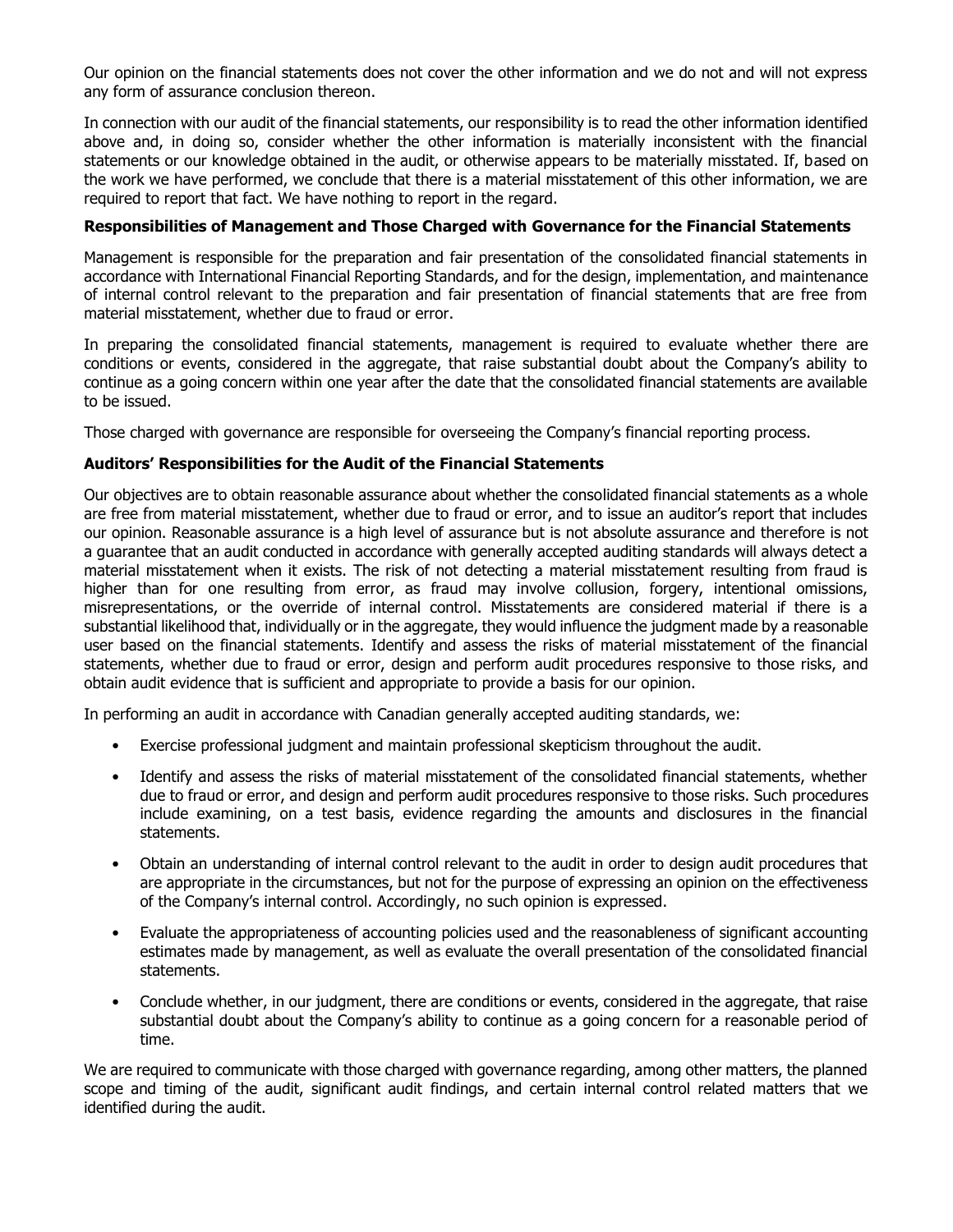The engagement director on the audit resulting in this independent auditors' report is Ryan Istre.

Pannell Kerz Jariter of Jexa, P.C.<br>April 26, 2022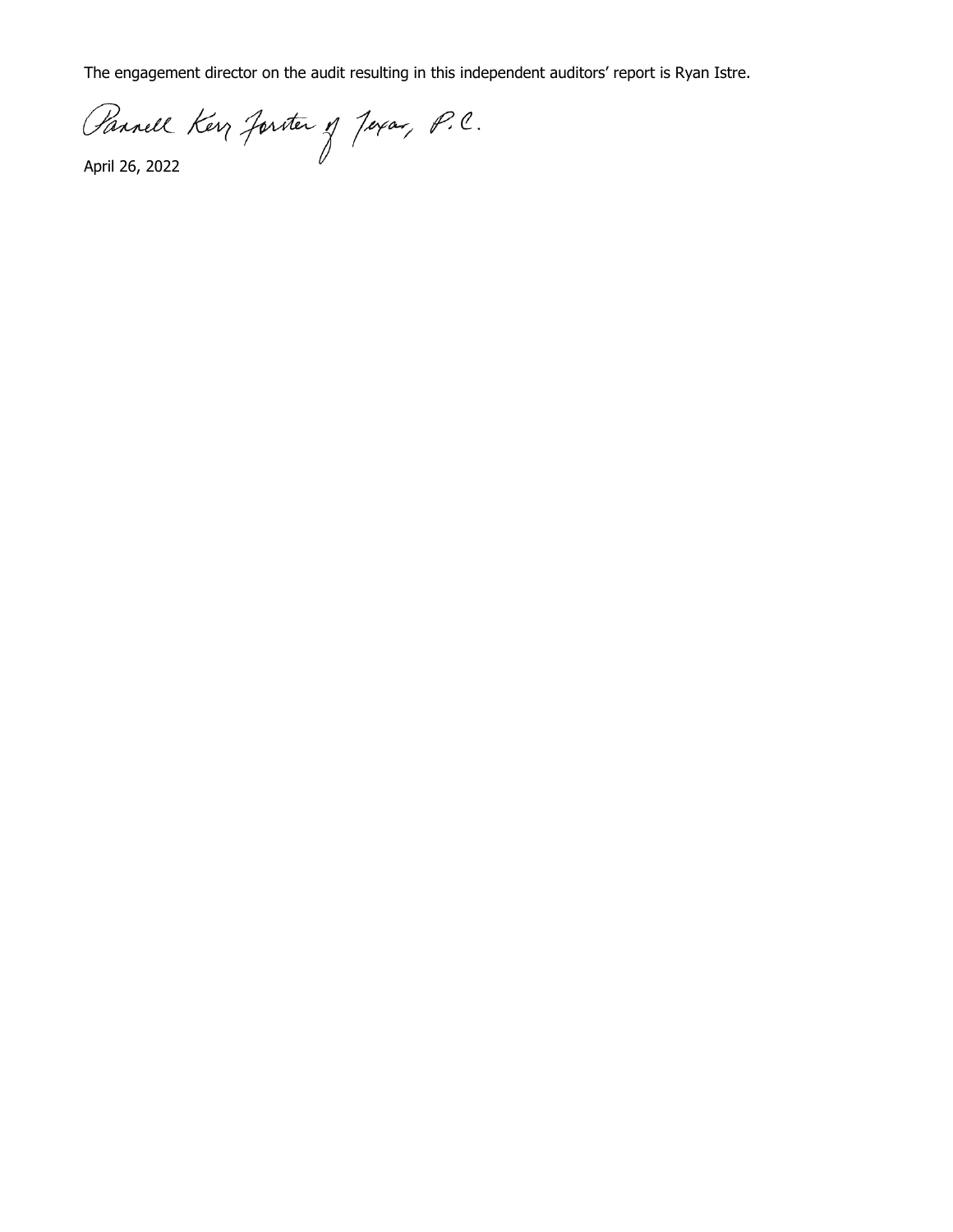## **TriStar Gold, Inc. Consolidated Statements of Financial Position (Expressed in United States Dollars)**

|                                                                  | <b>December 31, 2021</b> December 31, 2020 |                  |
|------------------------------------------------------------------|--------------------------------------------|------------------|
| <b>Assets</b>                                                    |                                            |                  |
| Current assets:                                                  |                                            |                  |
| Cash and cash equivalents (Note 6)                               | \$<br>5,374,505                            | \$<br>10,022,590 |
| Accounts receivable                                              | 93,191                                     | 25,570           |
| Prepaid expenses                                                 | 130,372                                    | 158,469          |
| Total current assets                                             | 5,598,068                                  | 10,206,629       |
| Non-current assets:                                              |                                            |                  |
| Mineral properties and deferred expenditures (Note 7)            | 21,936,623                                 | 18,985,590       |
| Plant and equipment, net (Note 8)                                | 15,456                                     | 42,686           |
| Total non-current assets                                         | 21,952,079                                 | 19,028,276       |
| <b>Total assets</b>                                              | \$<br>27,550,147                           | \$<br>29,234,905 |
| Liabilities and Shareholders' equity                             |                                            |                  |
| Current liabilities:                                             |                                            |                  |
| Accounts payable and accrued liabilities                         | \$<br>342,430                              | \$<br>528,711    |
| Total current liabilities                                        | 342,430                                    | 528,711          |
| Non-current liabilities:                                         |                                            |                  |
| Provisions (Note 9)                                              | 221,945                                    | 233,205          |
| Warrants liability (Note 10)                                     | 1,352,144                                  | 3,212,827        |
| Total non-current liabilities                                    | 1,574,089                                  | 3,446,032        |
| <b>Total liabilities</b>                                         | 1,916,519                                  | 3,974,743        |
| Shareholders' equity:                                            |                                            |                  |
| Share capital (Note 11)                                          | 52,458,802                                 | 52,356,302       |
| Capital reserve (Note 11, Note 12, Note 13, Note 14 and Note 18) | 3,927,389                                  | 3,864,330        |
| Accumulated deficit                                              | (30, 752, 563)                             | (30,960,470)     |
| Total shareholders' equity                                       | 25,633,628                                 | 25,260,162       |
| Total liabilities and shareholders' equity                       | \$<br>27,550,147                           | \$<br>29,234,905 |

Nature of Operations and Going Concern (Note 2) Commitments and Contingencies (Note 19)

Approved on behalf of the Board of Directors. Director: "Mark E. Jones, III"

Director: "Nicholas Appleyard"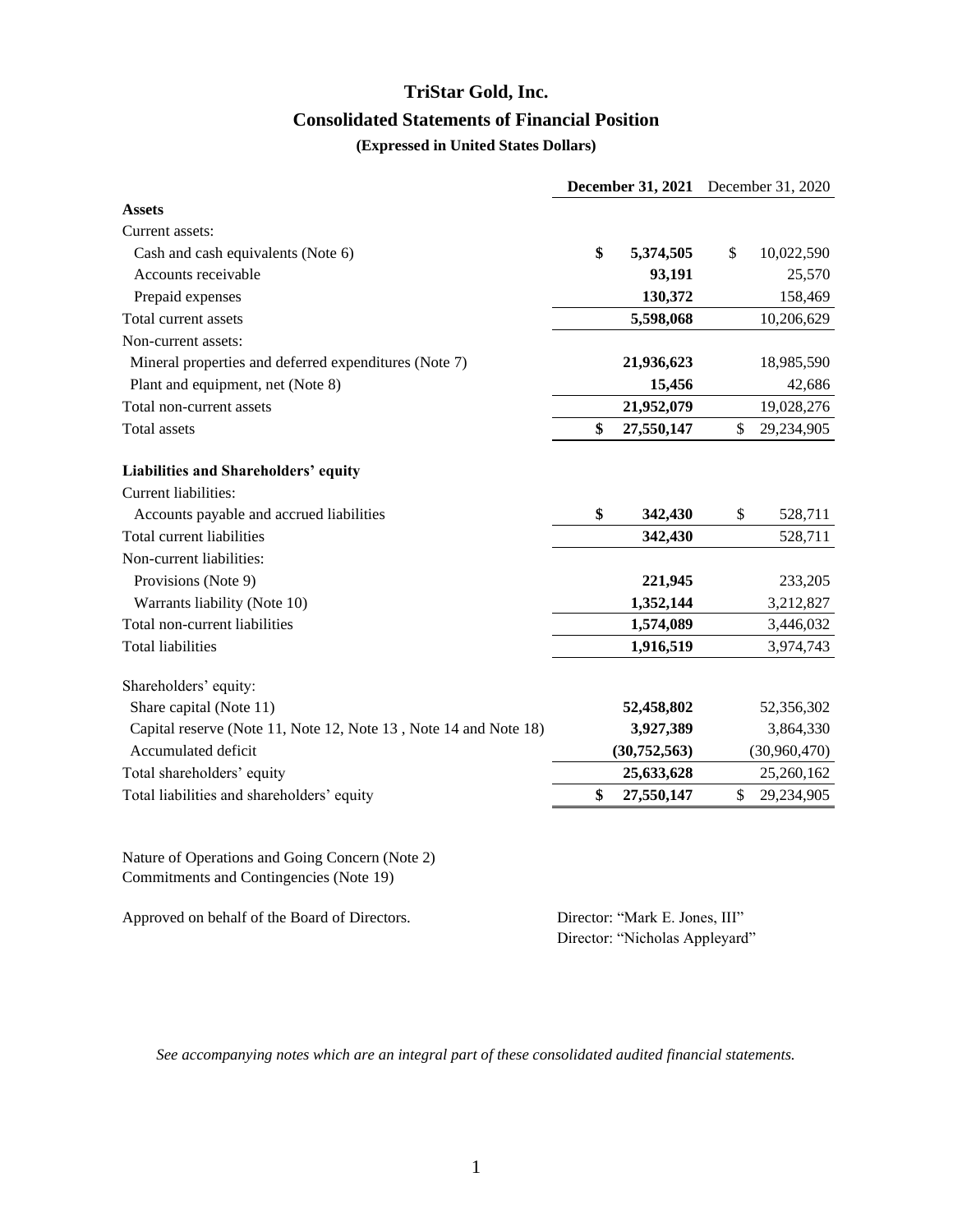## **Consolidated Statements of Comprehensive Income (Loss)**

## **(Expressed in United States Dollars)**

|                                                                                    | <b>Year ended</b><br>December 31, 2021 | Year ended<br>December 31, 2020 |  |  |
|------------------------------------------------------------------------------------|----------------------------------------|---------------------------------|--|--|
| Expenses:                                                                          |                                        |                                 |  |  |
| General and administrative (Note 8, Note 9, Note 13, Note 14, Note 15 and Note 18) | \$<br>1,706,882                        | \$<br>1,505,522                 |  |  |
| Foreign exchange gain                                                              | (51,207)                               | (427,368)                       |  |  |
|                                                                                    | 1,655,675                              | 1,078,154                       |  |  |
| Other income (expenses):                                                           |                                        |                                 |  |  |
| Warrants liability fair value change (Note 10)                                     | 1,857,766                              | 893,038                         |  |  |
| Bank charges                                                                       | (6,299)                                | (6,641)                         |  |  |
| Interest income                                                                    | 12,115                                 | 66,685                          |  |  |
| Loss on equipment disposal (Note 8)                                                |                                        | (202)                           |  |  |
|                                                                                    | 1,863,582                              | 952,880                         |  |  |
| Net income (loss) and comprehensive income (loss) for the period                   | 207,907<br>\$                          | \$<br>(125, 274)                |  |  |
| <b>Basic Income (Loss) per Share (Note 16)</b>                                     | \$<br>0.00                             | \$<br>(0.00)                    |  |  |
| Diluted Loss per Share (Note 16)                                                   | \$<br>(0.00)                           | \$<br>(0.00)                    |  |  |
| Basic weighted-average number of shares outstanding (Note 16)                      | 229,966,852                            | 209,220,796                     |  |  |
| Diluted weighted-average number of shares outstanding (Note 16)                    | 255,363,564                            | 209,220,796                     |  |  |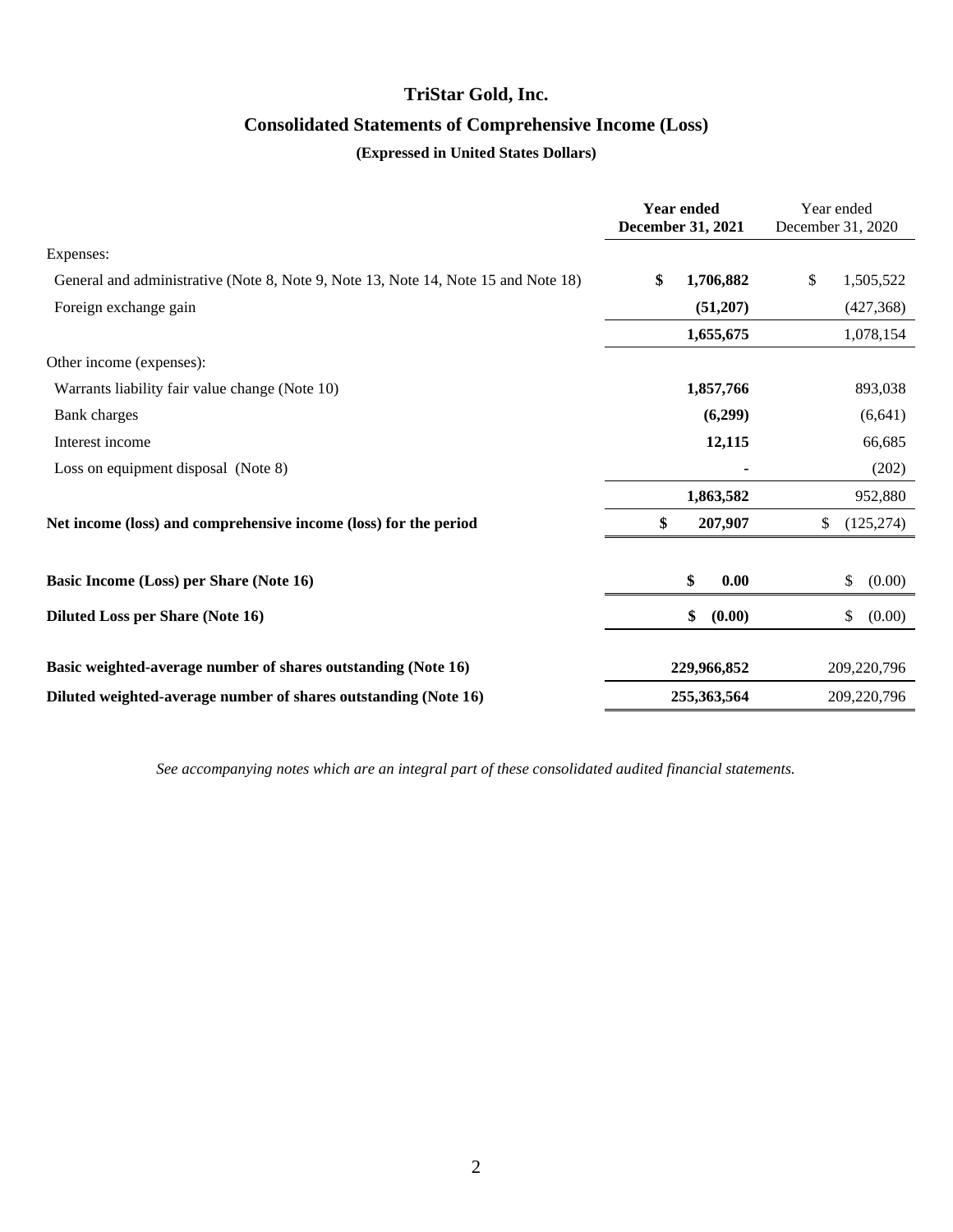## **Consolidated Statements of Changes in Shareholders' Equity**

## **(Expressed in United States Dollars)**

|                                                                  |                      |                          |                | Deficit and<br><b>Accumulated</b> |                               |
|------------------------------------------------------------------|----------------------|--------------------------|----------------|-----------------------------------|-------------------------------|
|                                                                  | <b>Common Shares</b> |                          | Capital        | Other<br>Comprehensive            | <b>Total</b><br>Shareholders' |
|                                                                  | <b>Number</b>        | Amount                   | <b>Reserve</b> | <b>Income</b> (Loss)              | <b>Equity</b>                 |
| <b>Balance at December 31, 2019</b>                              | 189,954,440          | \$45,072,223             | \$4,791,167    | \$(30,835,196)                    | \$19,028,194                  |
| Shares issued on financing, net of share issue cost (Note 11)    | 30,705,000           | 4,493,930                |                |                                   | 4,493,930                     |
| Shares issued on exercise of options (Note 13)                   | 5,780,000            | 1,845,517                | (1,036,746)    |                                   | 808,771                       |
| Shares issued on exercise of agent's options (Note 12)           | 57,750               | 12,789                   |                |                                   | 12,789                        |
| Shares issued on exercise of warrants (Note 10)                  | 3,188,182            | 931,843                  |                |                                   | 931,843                       |
| Stock-based compensation (Note 13, Note 14, Note 15 and Note 18) |                      | $\overline{\phantom{a}}$ | 109,909        |                                   | 109,909                       |
| Net loss and comprehensive loss for the year                     |                      |                          |                | (125, 274)                        | (125, 274)                    |
| <b>Balance at December 31, 2020</b>                              | 229,685,372          | 52,356,302               | 3,864,330      | (30,960,470)                      | 25,260,162                    |
| Shares issued on exercise of options (Note 13)                   | 150,000              | 41,646                   | (17, 420)      |                                   | 24,226                        |
| Shares issued on exercise of agent's options (Note 12)           | 18,300               | 4,185                    | (1,304)        |                                   | 2,881                         |
| Shares issued on exercise of warrants (Note 10)                  | 275,000              | 56,669                   |                |                                   | 56,669                        |
| Stock-based compensation (Note 13, Note 14, Note 15 and Note 18) |                      |                          | 81,783         |                                   | 81,783                        |
| Net income and comprehensive income for the year                 |                      |                          |                | 207,907                           | 207,907                       |
| <b>Balance at December 31, 2021</b>                              | 230,128,672          | \$52,458,802             | \$3,927,389    | \$(30,752,563)                    | \$25,633,628                  |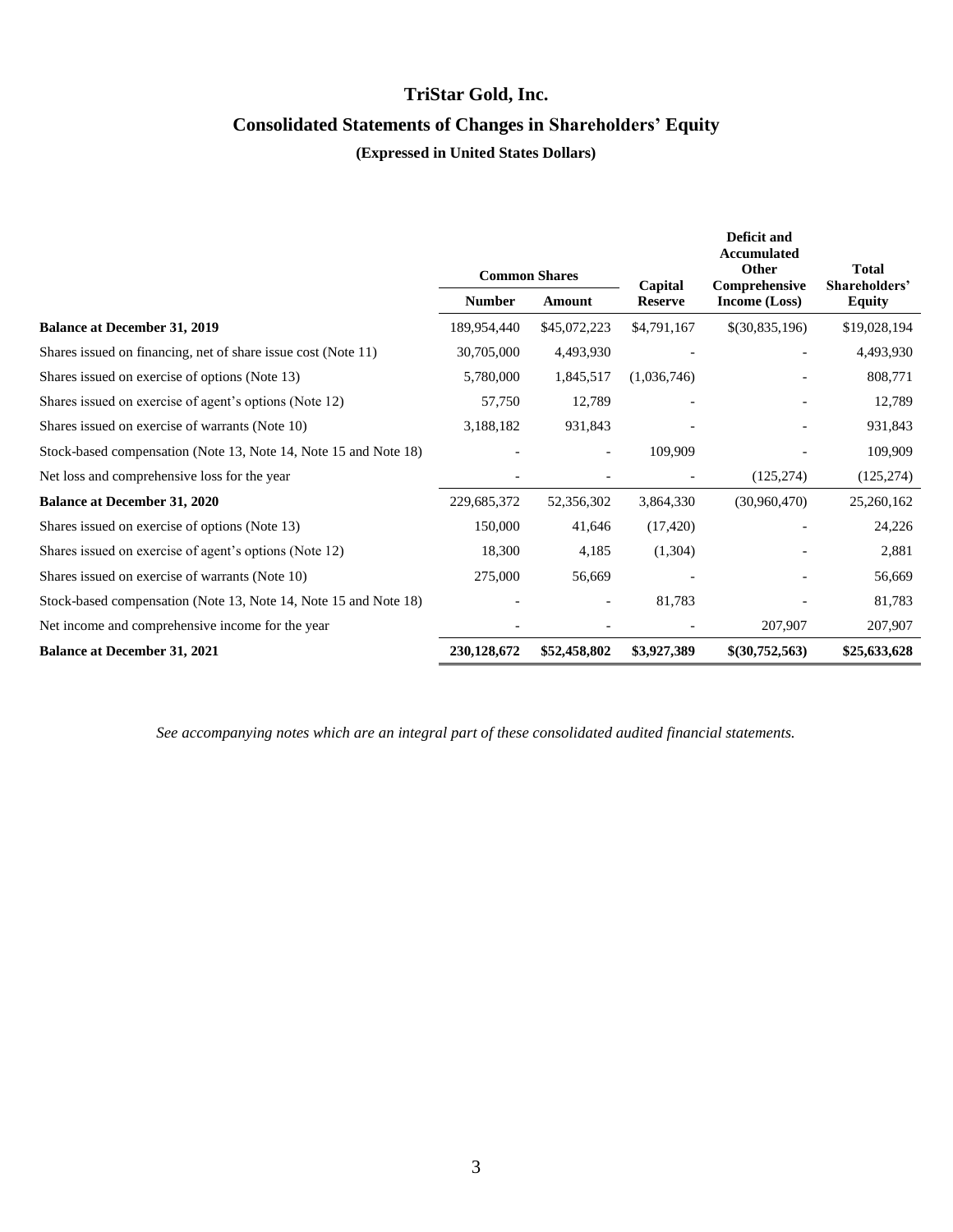## **Consolidated Statements of Cash Flows**

#### **(Expressed in United States Dollars)**

|                                                                                                       | <b>Year ended</b><br>December 31, 2021 |            | Year ended<br>December 31, 2020 |             |
|-------------------------------------------------------------------------------------------------------|----------------------------------------|------------|---------------------------------|-------------|
| <b>Operating activities</b>                                                                           |                                        |            |                                 |             |
| Net income (loss) for the year                                                                        | \$                                     | 207,907    | \$                              | (125, 274)  |
| Adjustments to reconcile net income (loss) to net cash provided by<br>(used in) operating activities: |                                        |            |                                 |             |
| Depreciation (Note 8 and Note 15)                                                                     |                                        | 1,635      |                                 | 1,696       |
| Stock-based compensation (Note 13, Note 14, Note 15 and Note 18)                                      |                                        | 81,783     |                                 | 109,909     |
| Loss on equipment disposal (Note 8)                                                                   |                                        |            |                                 | 202         |
| Warrants liability fair value change (Note 10)                                                        | (1,857,766)                            |            |                                 | (893,038)   |
| Unrealized foreign exchange gain                                                                      |                                        | 5,440,389  |                                 | 3,265,488   |
| Changes in non-cash operating working capital:                                                        |                                        |            |                                 |             |
| Accounts receivable                                                                                   |                                        | (70, 400)  |                                 | 6,120       |
| Prepaid expenses                                                                                      |                                        | 32,573     |                                 | 195,314     |
| Accounts payable and accrued liabilities                                                              |                                        | (168, 914) |                                 | (70, 894)   |
| Provisions (Note 9 and Note 15)                                                                       |                                        | 4,951      |                                 | 4,337       |
| Net cash provided by (used in) operating activities                                                   |                                        | 3,672,158  |                                 | 2,493,860   |
| <b>Investing activities</b>                                                                           |                                        |            |                                 |             |
| Mineral properties acquisition and exploration (Note 7 and Note 8)                                    | (2,911,027)                            |            |                                 | (3,872,380) |
| Purchase of equipment (Note 8)                                                                        |                                        | (14, 410)  |                                 | (18, 171)   |
| Net cash used in investing activities                                                                 | (2,925,437)                            |            |                                 | (3,890,551) |
| <b>Financing activities</b>                                                                           |                                        |            |                                 |             |
| Net proceeds from financing (Note 11)                                                                 |                                        |            |                                 | 6,183,939   |
| Net proceeds from exercise of options (Note 13)                                                       |                                        | 24,226     |                                 | 812,758     |
| Net proceeds from exercise of agent's options (Note 12)                                               |                                        | 2,881      |                                 | 8,802       |
| Net proceeds from exercise of warrants (Note 10)                                                      |                                        | 53,752     |                                 | 790,254     |
| Proceeds from sale of Royalty (Note 7)                                                                |                                        |            |                                 | 1,500,000   |
| Net cash provided by financing activities                                                             |                                        | 80,859     |                                 | 9,295,753   |
| Effect of exchange rates on cash and cash equivalents                                                 | (5,475,665)                            |            |                                 | (3,417,601) |
| Net increase (decrease) in cash and cash equivalents                                                  | (4,648,085)                            |            |                                 | 4,481,461   |
| Cash and cash equivalents, beginning of period                                                        | 10,022,590                             |            |                                 | 5,541,129   |
| Cash and cash equivalents, end of period                                                              | \$                                     | 5,374,505  | \$                              | 10,022,590  |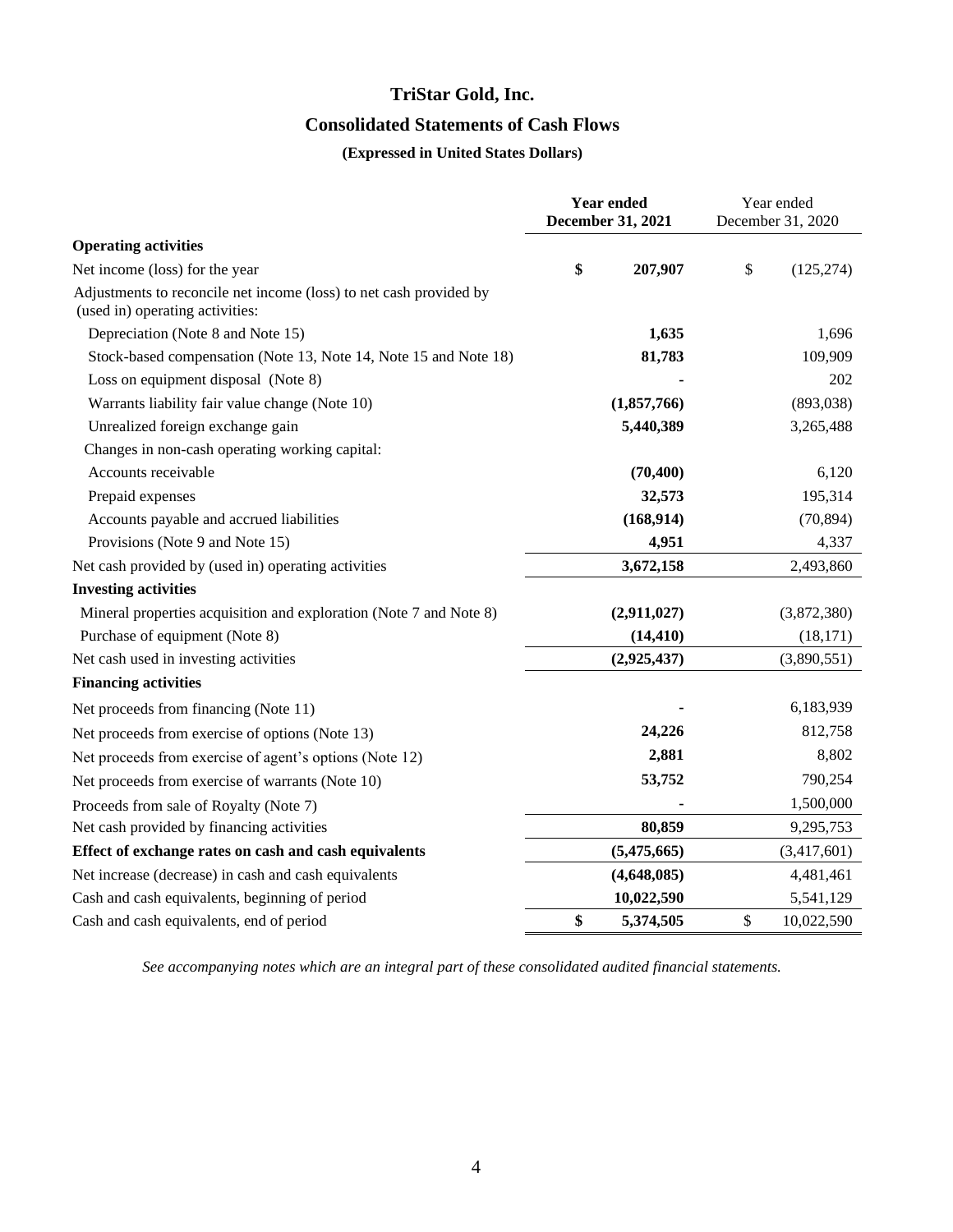#### **Notes to the Consolidated Audited Financial Statements (Expressed in United States Dollars)**

#### **For the years ended December 31, 2021 and 2020**

#### **1. Corporate Information**

TriStar Gold, Inc. ("TriStar" or the "Company") was incorporated on May 21, 2010, in British Columbia, Canada. The Company is listed on the TSX Venture Exchange ("TSX"), under the symbol TSG.V and on the OTCQX, under the symbol TSGZF. The address of the Company's corporate office and principal place of business is 7950 E Acoma Drive, Suite 209, Scottsdale, Arizona, United States, 85260.

TriStar was created to hold certain existing Brazauro Resources Corporation ("Brazauro") assets as a result of an Arrangement Agreement (the "Arrangement") between Brazauro and Eldorado Gold Corporation ("Eldorado"). Under the "spin out" Arrangement Brazauro transferred certain Brazilian mineral exploration properties and Eldorado provided a cash contribution for working capital of \$10 million to TriStar. The completion of the Arrangement occurred on July 20, 2010.

#### **2. Nature of Operations and Going Concern**

TriStar's primary business focus is the acquisition, exploration and development of precious metal prospects in the Americas, including its current focus on advancing the exploration success of Castelo de Sonhos ("CDS") located in the Tapajós Gold District of Brazil's northerly Pará State. The Company is concentrating its exploration activities on the CDS property because the Company believes CDS has the potential to host several million ounces of gold.

The Company's current properties are in the exploration stage and have not yet been proven to be commercially developable. The continued operations of the Company and the recoverability of the amounts shown for mineral property are dependent upon the existence of economically recoverable mineral reserves, the ability of the Company to obtain necessary financing to complete the exploration and development of such properties, and the future profitable production from or disposition of such properties.

The Company has no source of revenue. Its ability to continue as a going concern and meet its commitments as they become due, including completion of the exploration and development of its mineral property interests and to meet its general and administrative expenses, is dependent on the Company's ability to obtain the necessary financing. The Company relies primarily on the sale of its treasury securities to fund its operations and the Company's cash position is currently sufficient to maintain its planned operations for a full year. Management may raise additional capital to finance operations and expected growth. Although the Company has been successful in raising funds in the past, there can be no assurance that adequate funding will be available in the future, or available under terms favorable to the Company.

For the year ended December 31, 2021, the Company incurred net income of \$207,907 (December 31, 2020: net loss of \$125,274). The Company's accumulated deficit as at December 31, 2021, was \$30,752,563 (December 31, 2020: \$30,960,470). The consolidated audited financial statements have been prepared by management in accordance with International Financial Reporting Standards ("IFRS") applicable to a going concern, which assumes that the Company will be able to meet its obligations and continue its operations for its next fiscal year, adverse financial conditions may cast substantial doubt upon the validity of this assumption.

These consolidated audited financial statements do not include any additional adjustments to the recoverability and classification of certain recorded asset amounts, classification of certain liabilities and changes to the Consolidated Statements of Comprehensive Income (Loss) that may be necessary if the Company was unable to continue as a going concern.

#### **3. Basis of Presentation**

#### **Statement of Compliance**

These consolidated audited financial statements have been prepared in accordance with IFRS and related IFRS Interpretations Committee ("IFRICs") as issued by the International Accounting Standards Board ("IASB") in effect at December 31, 2021.

These consolidated audited financial statements were authorized for issuance by the Board of Directors of the Company on April 26, 2022.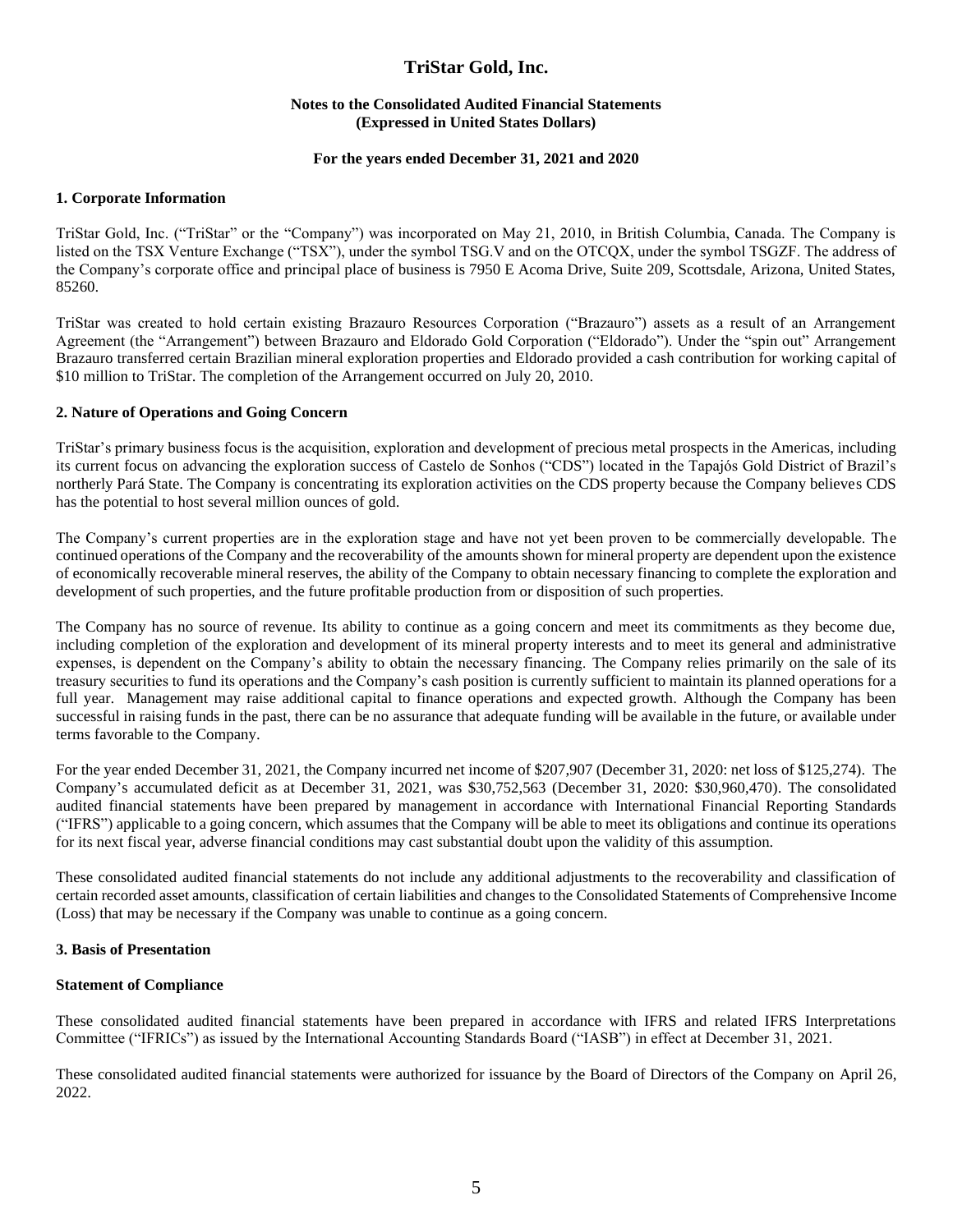#### **Notes to the Consolidated Audited Financial Statements (Expressed in United States Dollars)**

#### **For the years ended December 31, 2021 and 2020**

#### **3. Basis of Presentation (continued)**

#### **Basis of Measurement**

These consolidated audited financial statements have been prepared on a historical cost basis, as modified by the revaluation of availablefor-sale financial assets, and financial assets and financial liabilities at fair value through profit or loss.

These consolidated audited financial statements are presented in United States dollars ("U.S. dollars"), unless otherwise noted.

#### **4. Significant Accounting Policies**

The significant accounting policies set out below have been applied consistently to all periods presented in these consolidated audited financial statements, unless otherwise indicated, and are consistent with IFRS as adopted in Canada.

#### **Principles of Consolidation**

These consolidated audited financial statements include the accounts of the Company and the following subsidiaries:

| <b>Company</b>                    | <b>Country of Incorporation</b>  | <b>Principal activity</b>                        |
|-----------------------------------|----------------------------------|--------------------------------------------------|
| TexOro U.S. LLC                   | United States of America ("USA") | Administrative services                          |
| TriStar Gold (Brazil), Inc.       | Canada                           | <b>Holding Company</b>                           |
| TriStar Mineracao Do Brasil Ltda. | <b>Brazil</b>                    | Administrative services. Owns mineral properties |
| Mineracao Castelo de Sonhos Ltda. | <b>Brazil</b>                    | Owns mineral properties                          |

These subsidiaries are controlled by the Company and are wholly-owned. Control exists when the Company is exposed, or has rights, to variable returns from its involvement with the subsidiary and has the ability to affect those returns through its power over the company.

All intercompany transactions and balances have been eliminated upon consolidation.

#### **Foreign Currency Translation and Functional Currency**

The individual financial statements of each subsidiary are presented in the currency of the primary economic environment in which that entity operates (its functional currency). The functional currency of the Company and the presentation currency of the consolidated audited financial statements is the U.S. dollar. The Company's Brazilian and USA operations also have the U.S. dollar as their functional currency.

Management determines the functional currency by examining the primary economic environment of each exploration project. The Company considers the following factors in determining its functional currency:

- The main influences of sales prices for goods procured or consumed and the country whose competitive forces and regulations mainly determine the sales price;
- The currency that mainly influences labor, material and other costs of providing goods;
- The currency in which funds from financing activities are generated; and
- The currency in which receipts from operating activities are usually retained.

In preparing the functional currency financial statements of the Company and its subsidiaries, transaction amounts denominated in foreign currencies (currencies other than the functional currency of the respective subsidiary) are translated into the Company's functional currency using exchange rates prevailing at the transaction dates. Foreign currency monetary items are translated at the exchange rate prevailing at the balance sheet statement date. Foreign currency non-monetary items that are measured at fair value in a foreign currency are translated at the exchange rate prevailing at the fair value date.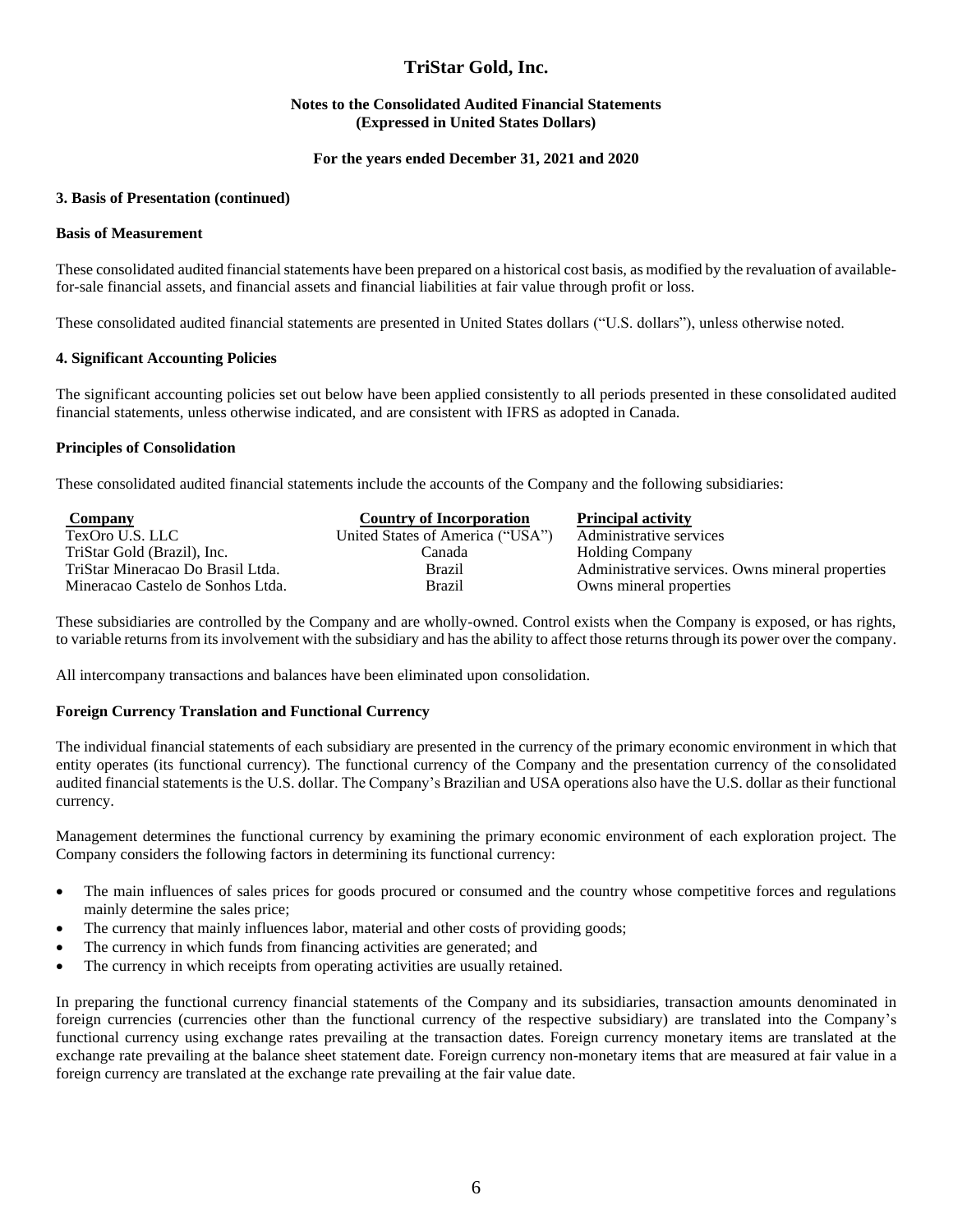#### **Notes to the Consolidated Audited Financial Statements (Expressed in United States Dollars)**

#### **For the years ended December 31, 2021 and 2020**

#### **4. Significant Accounting Policies (continued)**

#### **Cash and Cash Equivalents**

Cash and cash equivalents include cash on hand and demand deposits that are readily convertible into known amounts of cash within a year or less and are subject to an insignificant risk of change in value.

#### **Mineral Properties and Deferred Expenditures**

Expenditures incurred prior to the Company obtaining the right to explore are expensed in the period in which they are incurred.

Direct acquisitions costs, costs directly related to exploration and evaluation expenditures are recognized and capitalized and reduced by related sundry income. The net amount is then amortized over the recoverable mineral reserves when a property is commercially developed. When an area is abandoned or no exploration is planned on it in the foreseeable future, capitalized expenditures are written down to the recoverable amount. Write-downs due to impairment in value are charged to profit and loss.

Recorded costs of mineral properties are not intended to reflect present or future values of the properties. Management's capitalization of exploration and development costs and assumptions regarding the future recoverability of such costs are subject to significant measurement uncertainty. Management's assessment of recoverability is based on, among other things, the Company's estimate of current mineral reserves and resources which are supported by geological estimates, estimated gold and commodity prices, and the procurement of all necessary regulatory permits and approvals. These assumptions and estimates could change in the future and this could materially affect the carrying value and the ultimate recoverability of the amounts recorded for mineral properties and deferred expenditures.

#### **Plant and Equipment**

On initial recognition, plant and equipment are valued at cost, being the purchase price and directly attributable costs related to its acquisition. Subsequently, they are measured at cost less accumulated depreciation, less any accumulated impairment losses.

Gains and losses on disposal of an item of plant and equipment are determined by comparing the proceeds from disposal with the carrying amount and are recognized net in the Consolidated Statement of Comprehensive Income (Loss).

Depreciation is recognized in "general and administrative expenses" (Note 15) in the Consolidated Statement of Comprehensive Income (Loss) and is provided on a straight-line basis over the estimated useful life of the assets as follows:

| Furniture        | 3-5 years |
|------------------|-----------|
| Office equipment | 2-5 years |
| Vehicles         | 2 years   |
| Field Equipment  | 2 years   |

Depreciation methods, useful lives and residual values are reviewed at each financial year-end with any changes accounted for prospectively.

#### **Impairment of Long-Lived Assets**

Long-lived assets include mineral properties and deferred expenditures, and plant and equipment. The Company reviews and evaluates its exploration projects for indicators of impairment at the end of each reporting period. Impairment assessments are conducted at the level of cash generating units ("CGU"). A CGU is the lowest level of identifiable group of assets that generates cash inflows that are largely independent of the cash inflows from other assets or groups of assets, with each development and exploration project representing a separate CGU. If an indication of impairment exists, the recoverable amount of the CGU is estimated. An impairment loss is recognized when the carrying amount of the CGU is in excess of its recoverable amount.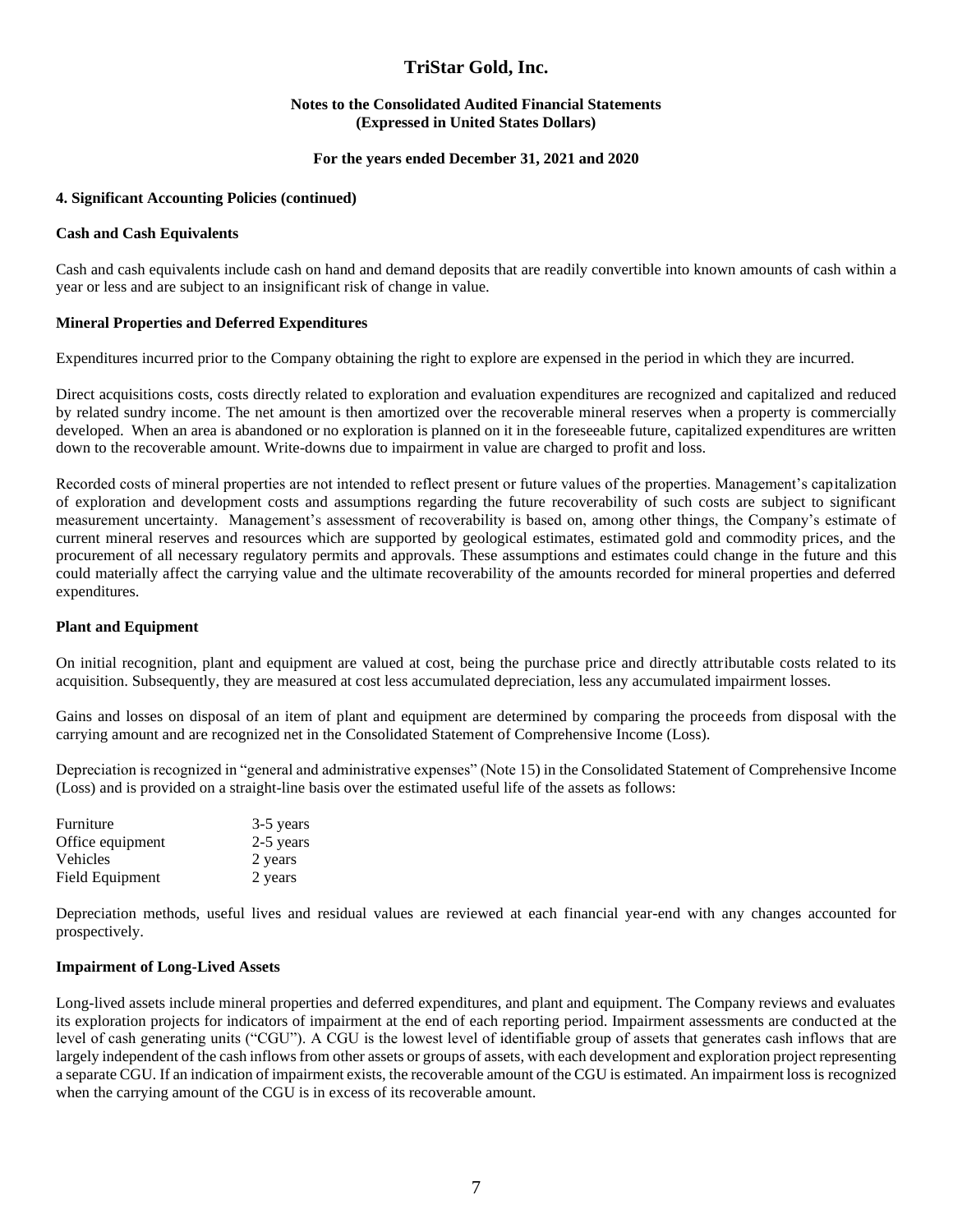#### **Notes to the Consolidated Audited Financial Statements (Expressed in United States Dollars)**

#### **For the years ended December 31, 2021 and 2020**

#### **4. Significant Accounting Policies (continued)**

#### **Impairment of Long-Lived Assets (continued)**

The Company assesses at the end of each reporting period whether there is any indication that an impairment loss recognized in prior periods for a long-lived asset may no longer exist or may have decreased. If any such indication exists, the Company estimates the recoverable amount of that CGU. A reversal of an impairment loss is recognized up to the lesser of the recoverable amount or the carrying amount that would have been determined (net of depreciation) had no impairment loss been recognized for the CGU in prior years.

#### **Provisions**

Provisions are recorded when a legal or constructive obligation may exist as a result of past events where it is probable that an outflow of resources embodying economic benefits will be required to settle the obligation, and a reliable estimate of the amount of the obligation can be made. The amount recognized as a provision is the best estimate of the consideration required to settle the present obligation estimated at the end of each reporting period, taking into account the risks and uncertainties surrounding the obligation and reflect amounts which are expected to become due.

#### **Warrants Liability**

Warrants issued have exercise prices denominated in Canadian dollars, and therefore do not qualify for classification as equity as their exercise price is not in the Company's functional currency. These warrants have been classified as warrants liability and are recorded at the estimated fair value at each reporting date, computed using the Black-Scholes valuation method using level two observable inputs. Changes in fair value for each period are included in the Consolidated Statement of Comprehensive Income (Loss) for the year.

#### **Income Taxes**

Current income taxes are measured at the amount expected to be paid to tax authorities, based on taxable profit for the year, net of recoveries using enacted tax rates at the balance sheet date. Taxable profit differs from profit as reported in the Consolidated Statement of Comprehensive Income (Loss) because of items of income or expense that are taxable or deductible in other periods and items that may not be taxable or deductible. Deferred income tax liabilities are recognized using the asset and liability method on taxable temporary differences between the tax basis and carrying amounts of assets and liabilities. Deferred income tax assets are recognized for all deductible temporary differences to the extent that it is probable that deductions can be utilized. Deferred income tax assets and liabilities are measured at tax rates that are expected to apply in the year when the asset is realized or the liability settled, using enacted or substantively enacted tax rates at the balance sheet date. Valuation allowances are provided if it is uncertain that a deferred tax asset will be realized.

#### **Share-based Payments**

The Company maintains a stock option plan for employees, directors and consultants.

The Company uses the fair-value based method to account for all stock options issued to employees and other individuals granted by measuring the compensation cost of the stock options using the Black-Scholes option-pricing model. The earnings effect of stock options which vest immediately is recorded at the date of grant. The earnings effects of stock options that vest over time are recorded over the vesting period using the straight line method. Stock options issued to outside consultants that vest over time are valued at the grant date and subsequently re-valued on each vesting date. The fair value of the share-based payments is recorded as a charge to net earnings based on the vesting period with a credit to capital reserve. Upon exercise of the stock options, consideration paid by the option holder, together with the amount previously recognized in capital reserve, is recorded as an increase to share capital.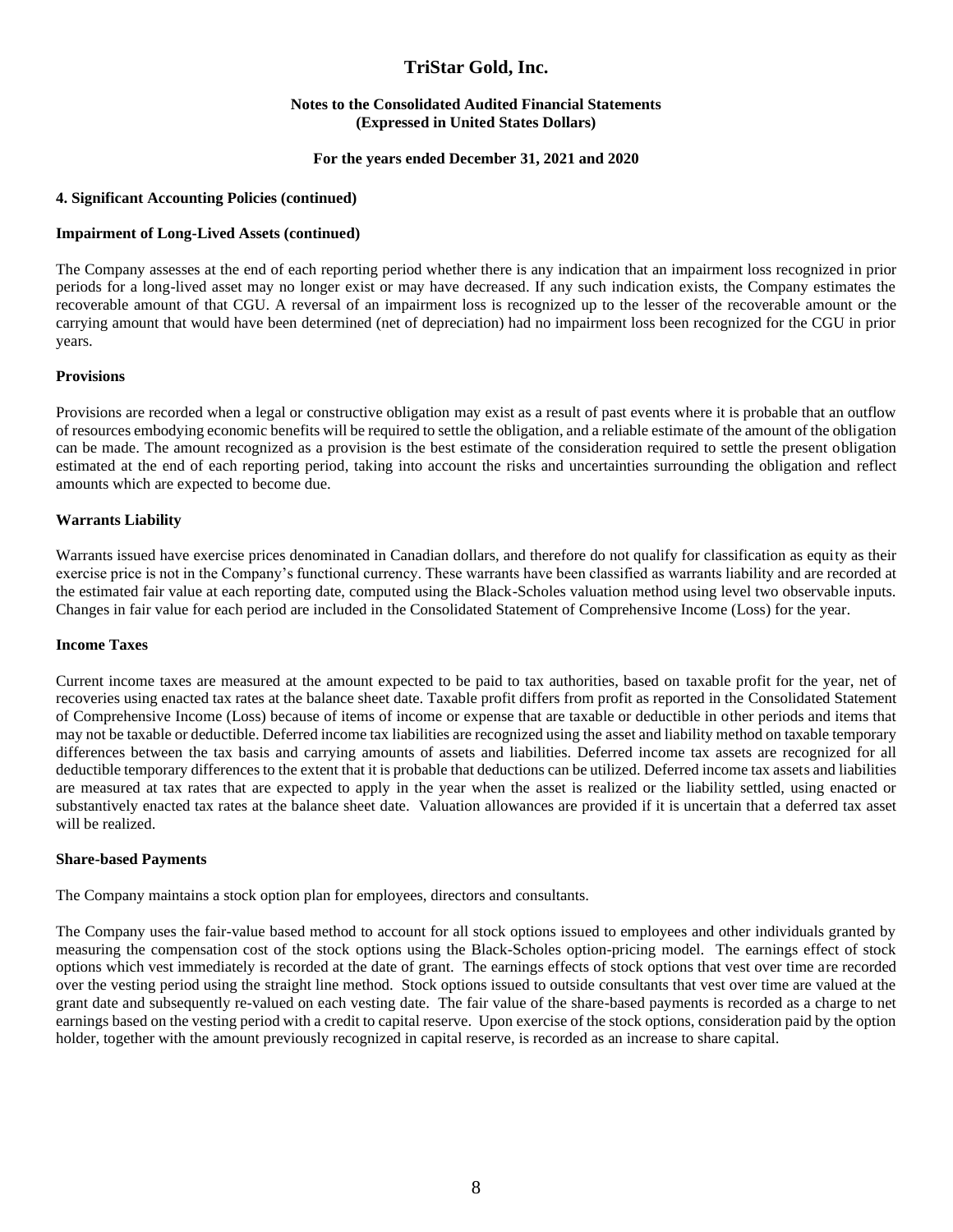#### **Notes to the Consolidated Audited Financial Statements (Expressed in United States Dollars)**

#### **For the years ended December 31, 2021 and 2020**

#### **4. Significant Accounting Policies (continued)**

#### **Earnings Per Share**

Earnings per share are calculated by dividing net income by the weighted average number of common shares issued and outstanding during the year. The Company follows the treasury stock method in the calculation of diluted earnings per share. Under this method, the weighted average number of shares includes the potential net issuances of common shares for "in-the-money" options and warrants assuming the proceeds are used to repurchase common shares at the average market price during the year, if dilutive. The effect of potential issuances of shares under options and warrants would be anti-dilutive if a loss is reported, and therefore basic and diluted losses per share are the same.

#### **Financial Instruments**

#### *Non*‐*derivative financial assets*

The Company recognizes all financial assets initially at fair value and classifies them into one of the following four categories: held-tomaturity, available-for-sale ("AFS"), loans and receivables or other financial liabilities, or fair value through profit or loss ("FVTPL"). Financial assets held to maturity and loans and receivables are measured at amortized cost. Available-for-sale instruments are measured at fair value with unrealized gains and losses recognized in other comprehensive income (loss). Instruments classified as FVTPL are measured at fair value with unrealized gains and losses recognized in net income (loss).

The fair value of financial instruments traded in active markets (such as FVTPL and AFS securities) are based on quoted market prices at the date of the statement of financial position.

The Company has classified cash and cash equivalents and receivables as loans and receivables. The fair value of cash and cash equivalents and accounts receivable are approximated by their carrying value due to the short-term nature of these financial instruments.

#### *Non*‐*derivative financial liabilities*

Financial liabilities are classified as either financial liabilities at FVTPL or other financial liabilities. Financial liabilities classified as FVTPL are measured at fair value with unrealized gains and losses recognized in the Consolidated Statement of Comprehensive Income (Loss). Other financial liabilities are initially measured at fair value net of transaction costs, and subsequently measured at amortized cost.

Accounts payable and accrued liabilities and provisions are classified as other financial liabilities. The fair value of accounts payable and accrued liabilities is approximated by their carrying value due to the short term nature of these financial instruments.

#### *Derivative instruments*

Derivative instruments are recorded at fair value on initial recognition and at each subsequent reporting period. Any gains or losses arising from changes in fair value on derivatives that do not qualify for hedge accounting are recorded in net income (loss).

The Company's share purchase warrants are derivative liabilities and accordingly, they are recorded at fair value at each reporting period, with the gains or losses recorded in the Consolidated Statement of Comprehensive Income (Loss) for the period.

#### **5. Critical Accounting Judgments and Key Sources of Estimation Uncertainty**

The preparation of the Company's consolidated audited financial statements in conformity with IFRS requires management to make estimates based on assumptions about future events that affect the reported amount of assets and liabilities and disclosures of contingent assets or liabilities at the date of the financial statements, and the reported amounts of income and expenses during the reported periods.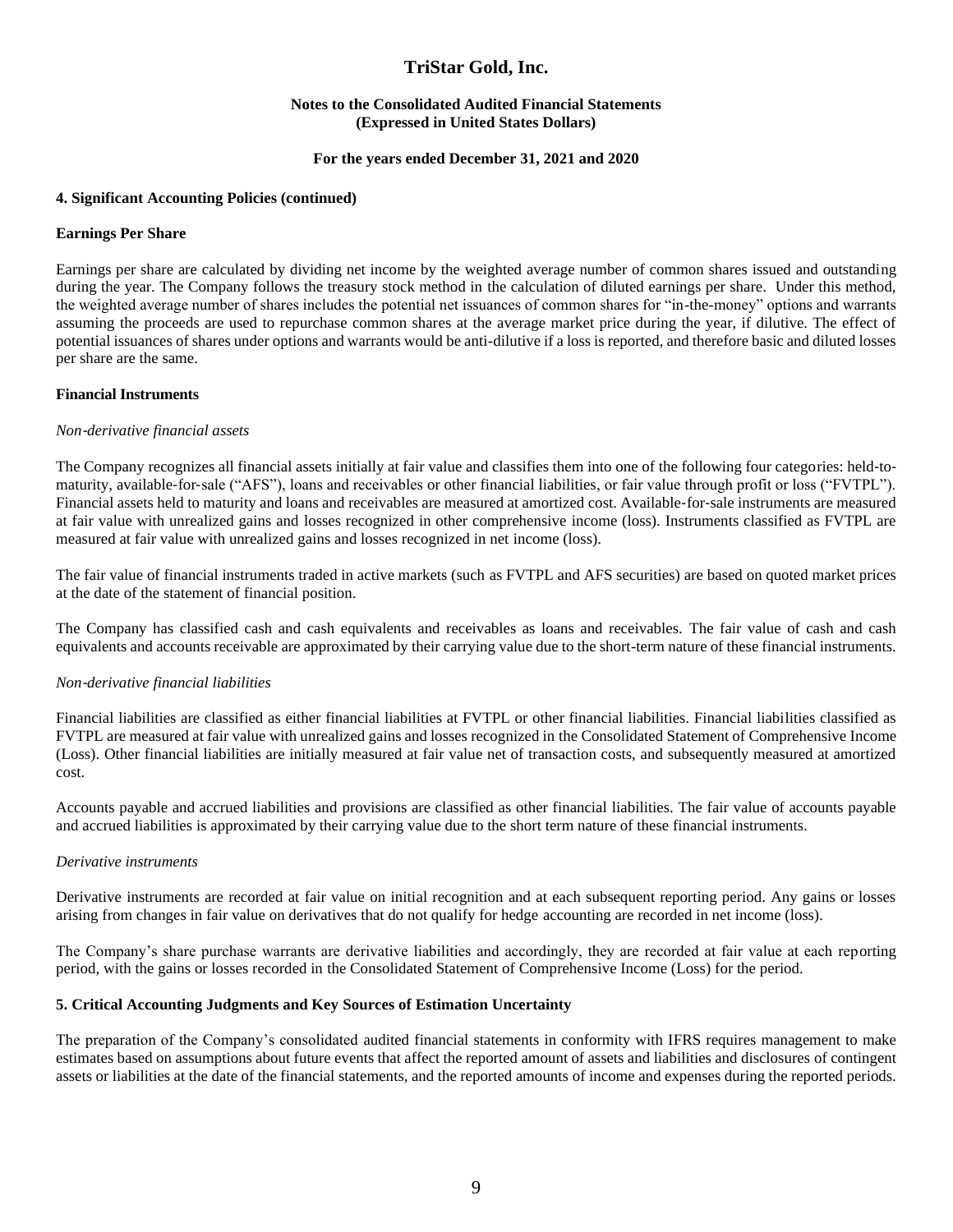#### **Notes to the Consolidated Audited Financial Statements (Expressed in United States Dollars)**

#### **For the years ended December 31, 2021 and 2020**

#### **5. Critical Accounting Judgments and Key Sources of Estimation Uncertainty (continued)**

The estimates and associated assumptions are based upon historical experience and various other factors that are believed to be reasonable under the circumstances, the results of which form the basis of making judgments about carrying values of assets and liabilities that are not readily apparent from other sources. Actual results could differ from those estimates.

The estimates and underlying assumptions are reviewed on an on-going basis. Revisions to accounting estimates are recognized prospectively in the period in which the estimate is revised.

Material areas that require estimates and assumptions as the basis for determining the reported amounts include, but are not limited to, the following:

*Going concern.* Management considers whether there exists any events or conditions that may cast doubt on the Company's ability to continue as a going concern. Considerations take into account all available information about the future including the availability of debt and equity financing as well as the Company's working capital balance and future cash commitments.

*Functional currency.* The functional currency of each of the Company's entities is measured using the currency of the primary economic environment in which that entity operates. The functional currency of all entities within the group is the U.S. dollar. Functional currency of each of the entities was determined based on the currency that mainly influences sales prices for goods and services, labor, material and other costs and the currency in which funds from financing activities are generated.

*Impairment of assets.* Management assesses each CGU at each reporting period to determine whether any indication of impairment exists. In addition, management assesses a CGU for impairment if events or changes in circumstances indicate that the carrying value may not be recoverable. Where an indicator of impairment exists, a formal estimate of the recoverable amount is made which is considered to be the higher of the fair value less costs to sell and its value in use. These assessments require the use of estimates and assumptions such as future capital requirements and assessments of preliminary assay results. Fair value is determined as the amount that could be obtained from the sale of the asset in an arm's-length transaction between knowledgeable and willing parties.

*Fair value of derivative financial instruments (Warrants Liability).* Management assesses the fair value of the Company's financial derivatives in accordance with the accounting policy stated in Note 4 to the consolidated audited financial statements. Fair values of warrants have been measured using the Black-Scholes model, taking into account the terms and conditions upon which the warrants are granted. These calculations require the use of estimates and assumptions. Changes in assumptions concerning volatilities, interest rates and expected life could have significant impact on the fair valuation attributed to the Company's financial derivatives. When these assumptions change or become known in the future, such differences will impact asset and liability carrying values in the period in which they change or become known.

*Fair value of stock options and stock-based compensation.* Management assesses the fair value of stock options granted in accordance with the accounting policy stated in Note 4 to the consolidated audited financial statements. The fair value of the options granted is measured using the Black-Scholes model, taking into account the terms and conditions upon which the options are granted. Changes in assumptions concerning volatilities, interest rates and expected life could have significant impact on the fair valuation attributed to the Company's stock options.

*Mineral resources.* The Company estimates its measured and indicated and inferred mineral resources for Castelo de Sonhos based upon information compiled by Qualified Persons, as defined in National Instrument 43-101. Information relative to geological data on the size, depth, grade and shape of the mineralized body requires complex geological and geo-statistical judgements to interpret data, which judgements themselves contain significant estimates and assumptions.

Changes in the measured and indicated and inferred mineral resources may impact the carrying value of mineral properties and deferred expenditures.

*Provisions.* Provisions recognized in the consolidated financial statements involve judgments on the occurrence of future events which could result in a material outlay for the Company. In determining whether an outlay will be material, the Company considers the expected future cash flows based on facts, historical experience and probabilities associated with such future events. Uncertainties exist with respect to estimates made by management and as a result, the actual expenditure may differ from amounts currently reported.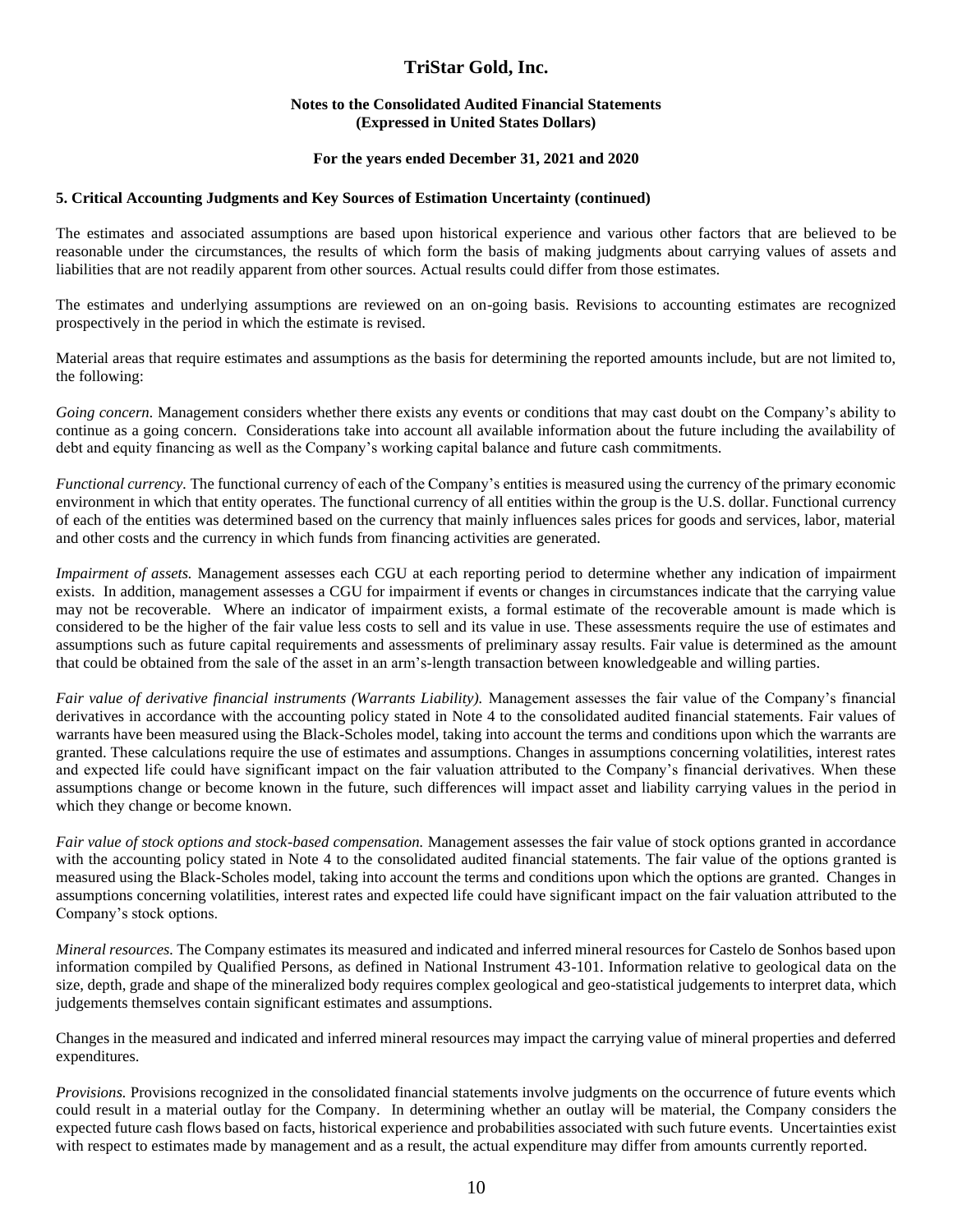#### **Notes to the Consolidated Audited Financial Statements (Expressed in United States Dollars)**

#### **For the years ended December 31, 2021 and 2020**

#### **5. Critical Accounting Judgments and Key Sources of Estimation Uncertainty (continued)**

*Uncertainty due to COVID-19.* The duration and full financial effect of COVID-19 pandemic is unknown at this time, as are the measures taken by governments, the Company or others to attempt to reduce the spread of COVID-19. Any estimate of the length and severity of these developments is therefore subject to significant uncertainty, and accordingly estimates of the extent to which COVID-19 may materially and adversely affect the Company's operations, financial results and condition in future periods are also subject to significant uncertainty. To the extent that inputs and assumptions used as at December 31, 2021, to arrive at accounting estimates and asset values have changed during the period, whether as a result of COVID-19 or otherwise, the changes have been considered and reflected, where appropriate, in the consolidated financial statements. These inputs and assumptions relate to, among other things, interest rates, foreign exchange rates, cost of capital, commodity prices, and the amount and timing of future cash flows, while accounting judgments take into consideration the business and economic uncertainties caused by COVID-19 and by the future response of governments, the Company and others to those uncertainties. In the current environment, the inputs and assumptions and judgements are subject to greater variability than normal, which could in the future significantly affect judgments, estimates and assumptions made by management as they relate to potential impact of COVID-19 on various financial accounts and note disclosures and could lead to a material adjustment to the carrying value of the assets or liabilities affected. The impact of current uncertainty on judgments, estimates and assumptions extends but is not limited to the Company's valuation of the long-term assets (including the assessment for impairment and impairment reversal), estimation of reclamation provisions, estimation of mineral reserves and mineral resources, and estimation of income and mining taxes. Actual results may differ materially from these estimates.

#### **6. Cash and Cash Equivalents**

Cash and cash equivalents include:

|                                              |   | <b>Balance at</b><br>December 31, 2021 | Balance at<br>December 31, 2020 |
|----------------------------------------------|---|----------------------------------------|---------------------------------|
| Cash:<br>Cash at bank<br>Investment accounts | S | 312,045<br>5,062,460                   | 937.777<br>9.084.813            |
| Total                                        |   | 5,374,505                              | 10,022,590                      |

As at December 31, 2021, the investment accounts include Redeemable Short Term Investment Certificates (RSTIC) for a total balance of \$3,155,200 (December 31, 2020: \$7,927,000) with annual interest rates of 0.25% (December 31, 2020: annual interest rates between 0.10% and 1.25%) and maturity date of less than a year, and saving accounts for a balance of \$1,907,260 (December 31, 2020: \$1,157,813).

#### **7. Mineral Properties and Deferred Expenditures**

Although the Company has taken steps to verify title to mineral properties in which it has an interest, these procedures cannot guarantee the Company's title to all of its properties. Such properties may be subject to prior mineral rights applications with priority, prior unregistered agreements or transfers or indigenous land claims, and title may be affected by undetected defects. Certain of the mineral rights held by the Company are held under applications for mineral rights or renewal of mineral rights and, until final approval of such applications is received, the Company's rights to such mineral rights may not materialize and the exact boundaries of the Company's properties may be subject to adjustment. The Company does not maintain title insurance on its properties.

#### **Castelo de Sonhos Property (Brazil)**

On November 9, 2010, the Company entered into an agreement with a third-party vendor to acquire 100% of the mineral rights to the Castelo de Sonhos property in Brazil. Pursuant to this agreement and subsequent amendments (three such amendments were agreed to), between 2010 and 2016, the Company made monetary payments totaling \$2,750,000 and issued the vendors a total of 2,000,000 common shares of the Company.

All agreed fixed price payments have been made. However, under the Second Amending Agreement, the Company agreed to pay the vendor \$3,600,000 out of production from the property over and above its royalty. At its option, TriStar may pay to the vendor \$1,500,000 on or prior to the making of a construction decision in lieu of the payment out of production.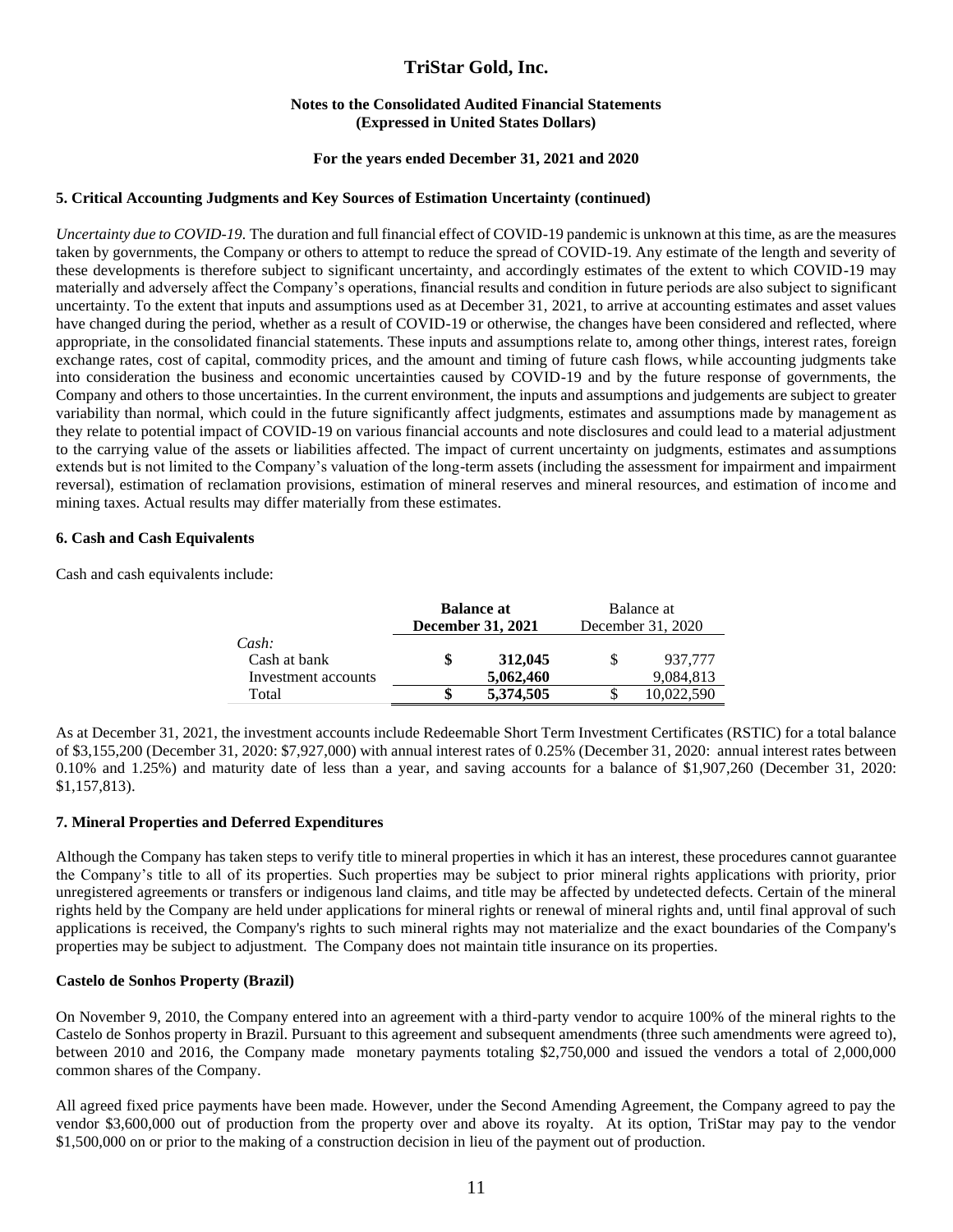#### **Notes to the Consolidated Audited Financial Statements (Expressed in United States Dollars)**

#### **For the years ended December 31, 2021 and 2020**

#### **7. Mineral Properties and Deferred Expenditures (continued)**

#### **Castelo de Sonhos Property (Brazil) (continued)**

Under the original agreement, the vendors had the right to receive a payment equal to \$1.00 per ounce should a gold deposit with proven and probable reserves in excess of 1 million troy ounces be identified and the property owner will retain a 2% Net Smelter Return ("NSR") royalty, half of which can be purchased by TriStar (purchase right subsequently transferred to Royal Gold) at any time and which amount will be calculated based on the proven and probable reserves identified by a feasibility study.

On August 2, 2019, the Company, through its subsidiary Mineracao Castelo de Sonhos Ltda., entered into a Royalty Agreement with RG Royalties, LLC ("RG"), a subsidiary of Royal Gold, Inc. Under the Royalty Agreement TriStar will sell and grant to RG a newly created 1.5% NSR royalty (incrementally earned pro-rata with the funding schedule) on the CDS property for the purchase price of \$7,250,000. Additionally, as part of the agreement, for a total consideration of \$250,000 the Company has granted International Royalty Corporation ("IRC"), a wholly-owned subsidiary of RG, a total of 19,640,000 common share purchase warrants (issued pro-rata with the funding schedule), each entitling IRC to purchase one common share of TriStar Gold Inc. at an exercise price of Can\$0.25 per common share for a period of five years. All payments have been received pursuant to this agreement.

Mineral properties and deferred expenditures were as follows:

|                                    | <b>Balance at</b><br><b>December 31, 2020</b> | <b>Additions</b> |        | <b>Disposals</b> | <b>Balance at</b><br><b>December 31, 2021</b> |
|------------------------------------|-----------------------------------------------|------------------|--------|------------------|-----------------------------------------------|
| Castelo de Sonhos Properties:      |                                               |                  |        |                  |                                               |
| Acquisition costs                  | \$<br>3,303,945                               | \$               | \$     |                  | \$<br>3,303,945                               |
| <b>Exploration</b> costs           | 21,820,055                                    | 2,951,033        |        |                  | 24,771,088                                    |
| <b>Total Deferred Expenditures</b> | 25,124,000                                    | 2,951,033        |        |                  | 28,075,033                                    |
| Sale of Royalty                    | (6,138,410)                                   |                  |        |                  | (6, 138, 410)                                 |
| <b>Total Carrying Amount</b>       | 18,985,590                                    | 2,951,033        | ሖ<br>Φ |                  | \$<br>21,936,623                              |
|                                    |                                               |                  |        |                  |                                               |
|                                    | Balance at                                    |                  |        |                  | Balance at                                    |
|                                    |                                               |                  |        |                  |                                               |
|                                    | December 31, 2019                             | <b>Additions</b> |        | Sale of Royalty  | December 31, 2020                             |
| Castelo de Sonhos Properties:      |                                               |                  |        |                  |                                               |
| Acquisition costs                  | \$<br>3,303,945                               | \$               | \$     |                  | \$<br>3,303,945                               |
| <b>Exploration</b> costs           | 17,902,957                                    | 3,917,098        |        |                  | 21,820,055                                    |
| <b>Total Deferred Expenditures</b> | 21.206.902                                    | 3,917,098        |        |                  | 25,124,000                                    |
| Sale of Royalty                    | (5,150,931)                                   |                  |        | (987, 479)       | (6, 138, 410)                                 |

During the years ended December 31, 2021 and 2020, the additions to exploration cost include the following:

|                                              | <b>Year ended</b>        |           | Year ended        |           |
|----------------------------------------------|--------------------------|-----------|-------------------|-----------|
|                                              | <b>December 31, 2021</b> |           | December 31, 2020 |           |
| Castelo de Sonhos Properties:                |                          |           |                   |           |
| Camp costs (Note 8)                          | \$                       | 400,541   | S                 | 388,364   |
| Wages, salaries and benefits costs (Note 18) |                          | 656,297   |                   | 543,195   |
| Geological analysis costs                    |                          | 418,990   |                   | 799,598   |
| Drilling costs                               |                          | 248,993   |                   | 1,308,757 |
| Licenses and permits costs                   |                          | 427,626   |                   | 132,952   |
| Engineering and economic costs               |                          | 388,272   |                   | 191,928   |
| Other costs                                  |                          | 410,314   |                   | 552,304   |
| <b>Total Exploration Costs</b>               | œ                        | 2,951,033 |                   | 3,917,098 |

#### **8. Plant and Equipment, net**

During the period ended December 31, 2021, depreciation expenses in the amount of \$40,006 were reported in Mineral properties and deferred expenditures (Note 7) under camp costs of the exploration cost of the Castelo de Sonhos project (December 31, 2020: \$44,718).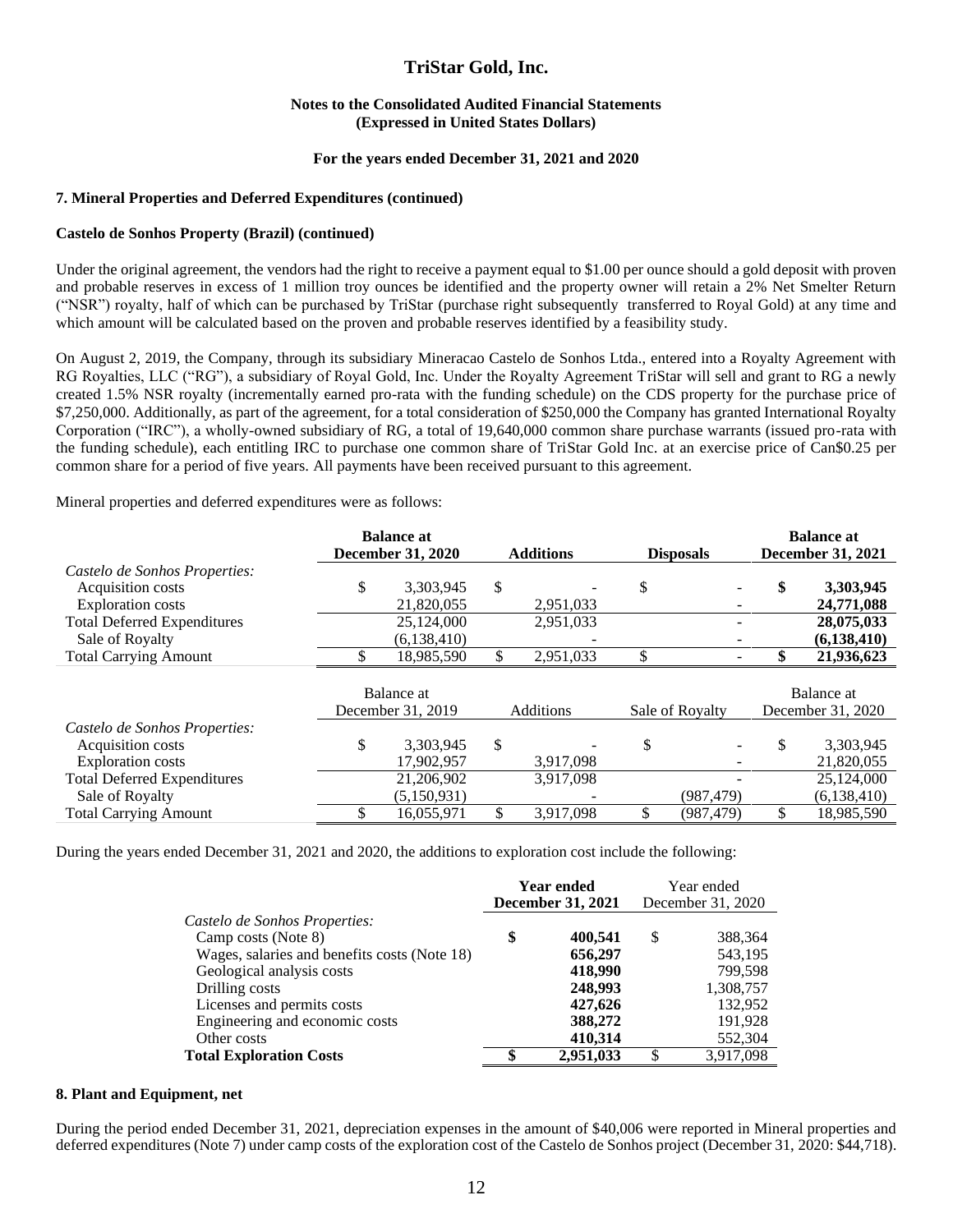#### **Notes to the Consolidated Audited Financial Statements (Expressed in United States Dollars)**

#### **For the years ended December 31, 2021 and 2020**

#### **8. Plant and Equipment, net (continued)**

Plant and equipment were as follows:

|                                               | <b>Balance</b> at |                   |                  |                          | <b>Balance</b> at |                   |
|-----------------------------------------------|-------------------|-------------------|------------------|--------------------------|-------------------|-------------------|
|                                               | December 31, 2020 |                   | <b>Additions</b> | <b>Disposals</b>         | December 31, 2021 |                   |
| Cost:                                         |                   |                   |                  |                          |                   |                   |
| Furniture                                     | \$                | 2,464             | \$               | \$                       | \$                | 2,464             |
| Office equipment                              |                   | 22,723            | 4,630            |                          |                   | 27,353            |
| Vehicles                                      |                   | 296,381           |                  |                          |                   | 296,381           |
| Field equipment                               |                   | 71.352            | 9,780            |                          |                   | 81,132            |
| <b>Total costs</b>                            |                   | 392,920           | 14,410           | $\blacksquare$           |                   | 407,330           |
| <b>Accumulated Depreciation:</b>              |                   |                   |                  |                          |                   |                   |
| Furniture                                     |                   | (2, 464)          |                  |                          |                   | (2, 464)          |
| Office equipment                              |                   | (17,100)          | (4,138)          |                          |                   | (21, 238)         |
| Vehicles                                      |                   | (270, 953)        | (25, 428)        |                          |                   | (296,381)         |
| Field equipment                               |                   | (59,717)          | (12,074)         |                          |                   | (71, 791)         |
| Total accumulated depreciation                |                   | (350, 234)        | (41, 640)        | $\overline{\phantom{a}}$ |                   | (391, 874)        |
| <b>Total net book value</b>                   | \$                | 42,686            | \$<br>(27, 230)  | \$<br>$\overline{a}$     | \$                | 15,456            |
|                                               |                   |                   |                  |                          |                   |                   |
|                                               | <b>Balance</b> at |                   |                  |                          | Balance at        |                   |
| Cost:                                         | December 31, 2019 |                   | Additions        | Disposals                | December 31, 2020 |                   |
| Furniture                                     | \$                |                   |                  |                          |                   | 2,464             |
|                                               |                   | 2,464             | \$               | \$                       | \$                |                   |
| Office equipment<br>Vehicles                  |                   | 18,248            | 5,382            | (907)                    |                   | 22,723            |
| Field equipment                               |                   | 296,381<br>58,563 |                  |                          |                   | 296,381<br>71,352 |
| <b>Total costs</b>                            |                   | 375,656           | 12,789<br>18,171 | (907)                    |                   | 392,920           |
|                                               |                   |                   |                  |                          |                   |                   |
| <b>Accumulated Depreciation:</b><br>Furniture |                   | (2,464)           |                  |                          |                   | (2,464)           |
|                                               |                   | (14,026)          | (3,779)          | 705                      |                   | (17,100)          |
| Office equipment<br>Vehicles                  |                   | (231,989)         | (38, 964)        |                          |                   | (270,953)         |
| Field equipment                               |                   | (56,046)          | (3,671)          |                          |                   | (59,717)          |
| Total accumulated depreciation                |                   | (304, 525)        | (46, 414)        | 705                      |                   | (350, 234)        |

#### **9. Provisions**

The provision represents the Company estimates of the taxes it may have to pay on a possible contingent liability for labor severance obligations in Brazil. The Company is uncertain about the amount or timing of any outflows of funds, if any were to occur.

The following table presents the changes in the Provision:

|                                     | Amount |           |
|-------------------------------------|--------|-----------|
| Balance at December 31, 2019        | S      | 295,178   |
| Change in provision estimate        |        | (61, 973) |
| Balance at December 31, 2020        |        | 233,205   |
| Change in provision estimate        |        | (11,260)  |
| <b>Balance at December 31, 2021</b> | S      | 221,945   |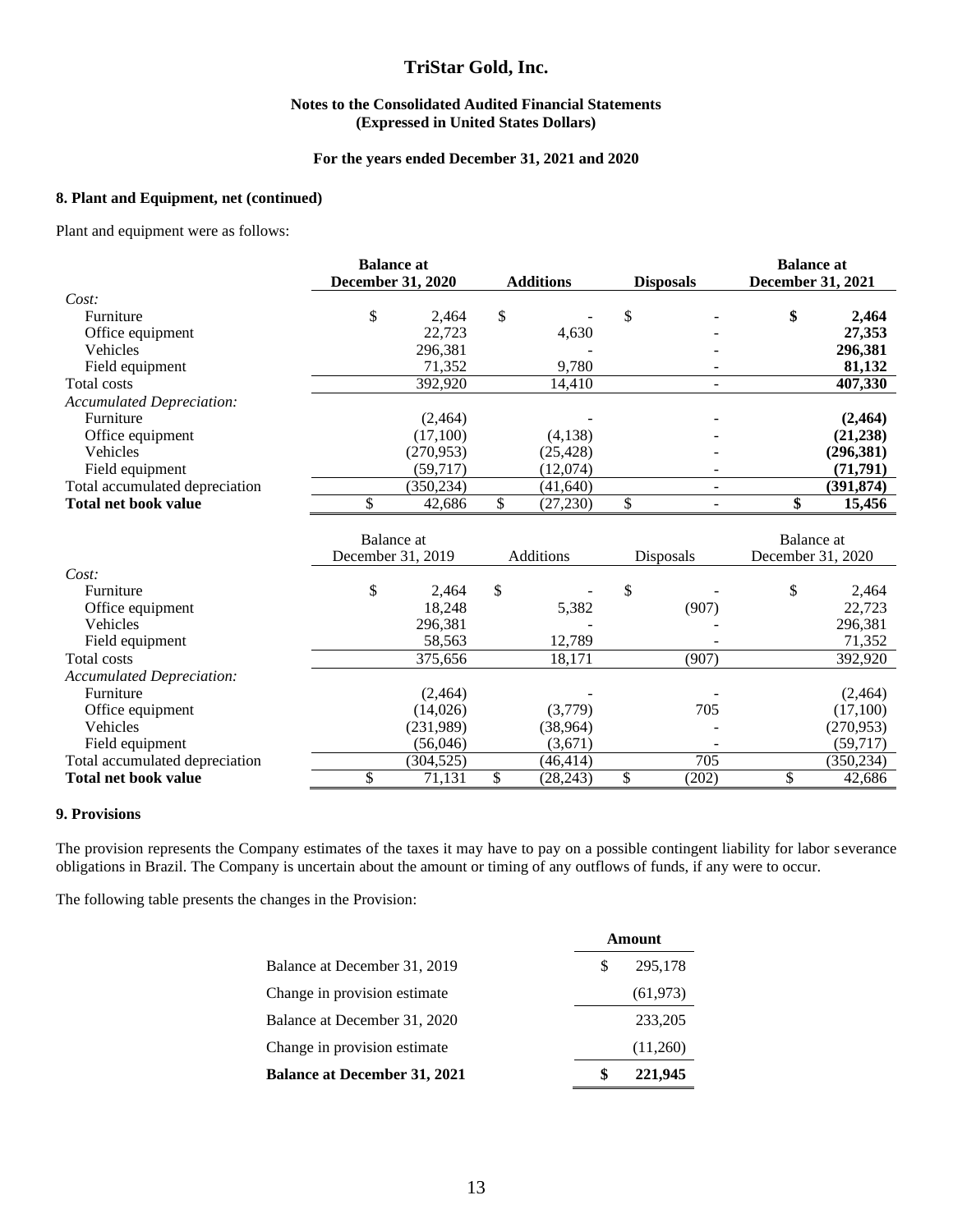#### **Notes to the Consolidated Audited Financial Statements (Expressed in United States Dollars)**

#### **For the years ended December 31, 2021 and 2020**

#### **9. Provisions (continued)**

Each reporting period the Company reviews estimated amounts and other assumptions used in the valuation of the provision to reflect events, changes in circumstances and new information available. Changes in these estimates and assumptions may have a corresponding impact on the value of the provision. The changes in the provision estimate are reported in general and administrative expenses (Note 15) and the foreign exchange effects, which accounted for the variation in the provision, are included in foreign exchange gains and losses.

During the year ended December 31, 2021, included in the change in the provision estimate are \$16,212 from effect of exchange rates (December 31, 2020: \$66,309).

#### **10. Warrants Liability**

Warrants have their exercise prices denominated in Canadian dollars which is not the Company's functional currency and therefore the warrants have been accounted for as a non-hedged derivative financial liability. The derivative liability is recorded at the estimated fair value though profit and loss at each reporting date based upon a Black-Scholes Option Pricing Model. At initial recognition when warrants are issued with the issuance of shares the Company allocates their full fair value as a warranty liability at issuance with the residual value of proceeds raised from the shares issued recorded in common shares. Subsequent changes in the fair value of the warrant's liability are recorded in the Consolidated Statement of Comprehensive Income (Loss) for the period.

During the year ended December 31, 2020, a total of 575,000 common shares were issued as a result of the exercise of the same number of share purchase warrants with an exercise price of Can\$0.25 for gross proceeds of \$108,774 which in addition to \$53,969 representing the fair value of the warrants liability, were allocated to common shares in the period.

On March 31, 2020, under the Royalty Agreement with RG Royalties, LLC, the Company issued 3,928,000 share purchase warrants exercisable to acquire 3,928,000 shares at Can\$0.25 per share until March 31, 2025. The estimated fair value of the warrant liability at issuance was \$512,521.

On July 24, 2020, a total of 2,613,182 common shares were issued as a result of the exercise of the same number of share purchase warrants with an exercise price of Can\$0.35 for gross proceeds of \$681,480 which in addition to Can\$87,619 representing the fair value of the warrants liability, were allocated to common shares in the period.

On July 24, 2020, a total of 3,876,965 share purchase warrants with an exercise price of Can\$0.35 expired unexercised and were cancelled. The estimated fair value of the warrant liability at expiry date was nil.

During year ended December 31, 2021, a total of 275,000 common shares were issued as a result of the exercise of the same number of share purchase warrants with an exercise price of Can\$0.25 for gross proceeds of \$53,752 which in addition to \$2,917 representing the fair value of the warrants liability, were allocated to common shares in the period.

During year ended December 31, 2021, a total of 9,875,000 share purchase warrants with exercise prices between Can\$0.25 and Can\$0.30 expired unexercised and were cancelled. The estimated fair value of the warrant liability at expiry date was nil.

The following is a summary of changes in warrants: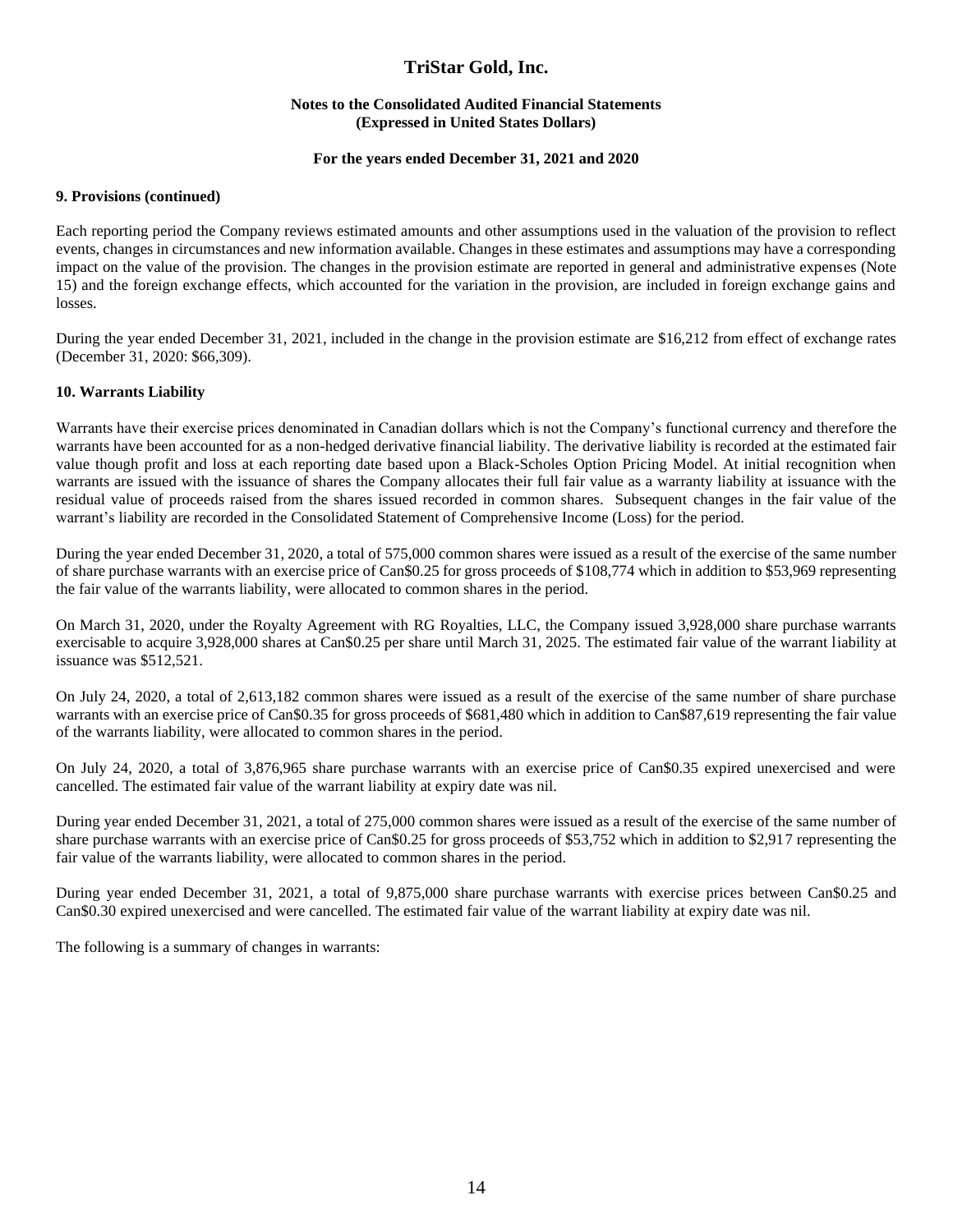#### **Notes to the Consolidated Audited Financial Statements (Expressed in United States Dollars)**

#### **For the years ended December 31, 2021 and 2020**

#### **10. Warrants Liability (continued)**

|                                      | Number of<br><b>Warrants</b> | <b>Weighted Average</b><br><b>Exercise Price</b> | Amount           |
|--------------------------------------|------------------------------|--------------------------------------------------|------------------|
| Balance at December 31, 2019         | 32,927,147                   | Can \$0.28                                       | \$2,044,923      |
| Issued warrants                      | 19,280,500                   | Can <sub>\$0.37</sub>                            | 2,202,530        |
| Warrants exercised                   | (3,188,182)                  | Can <sub>\$0.33</sub>                            | (141, 588)       |
| Warrants expired                     | (3,876,965)                  | $Can \$0.35$                                     |                  |
| Warrants liability fair value change |                              |                                                  | (893,038)        |
| Balance at December 31, 2020         | 45,142,500                   | Can \$0.31                                       | 3,212,827        |
| Warrants exercised                   | (275,000)                    | $Can \$0.25$                                     | (2,917)          |
| Warrants expired                     | (9,875,000)                  | Can \$0.28                                       |                  |
| Warrants liability fair value change |                              |                                                  | (1,857,766)      |
| <b>Balance at December 31, 2021</b>  | 34,992,500                   | Can\$0.32                                        | 1,352,144<br>SS. |

#### At December 31, 2021, outstanding warrants are as follows:

| Number of<br>Warrants | <b>Weighted Average</b><br><b>Exercise Price</b> | <b>Issuance Date</b> | <b>Expiry Date</b> |
|-----------------------|--------------------------------------------------|----------------------|--------------------|
| 11,784,000            | Can\$0.25                                        | August 2, 2019       | August 5, 2024     |
| 3,928,000             | Can <sub>\$0.25</sub>                            | November 30, 2019    | November 30, 2024  |
| 3,928,000             | Can <sub>\$0.25</sub>                            | March 31, 2020       | March 31, 2025     |
| 15,352,500            | Can\$0.40                                        | July 14, 2020        | July 14, 2022      |
| 34,992,500            |                                                  |                      |                    |

At December 31, 2021 and 2020, the fair value of the Company's warrants was estimated using the Black-Scholes option-pricing model with the following assumptions:

|                            | December 31, 2021       | December 31, 2020       |  |
|----------------------------|-------------------------|-------------------------|--|
| Expected dividend yield    | $0\%$                   | $0\%$                   |  |
| <b>Expected volatility</b> | $67.68\% - 75.04\%$     | 71.69% - 78.94%         |  |
| Risk-free interest rate    | $1.04\% - 1.5\%$        | $0.26\% - 0.39\%$       |  |
| Expected life              | $7$ months $-3.2$ years | $2$ months $-4.2$ years |  |
| <b>Share Price</b>         | Can\$0.205              | Can\$0.255              |  |
|                            |                         |                         |  |

#### **11. Share Capital and Capital Reserve**

The Company's authorized share capital consists of an unlimited number of common shares without par value. At December 31, 2021, the Company had 230,128,672 common shares outstanding, and a total of 41,227,500 common shares were reserved for issuance after exercise of options and warrants outstanding.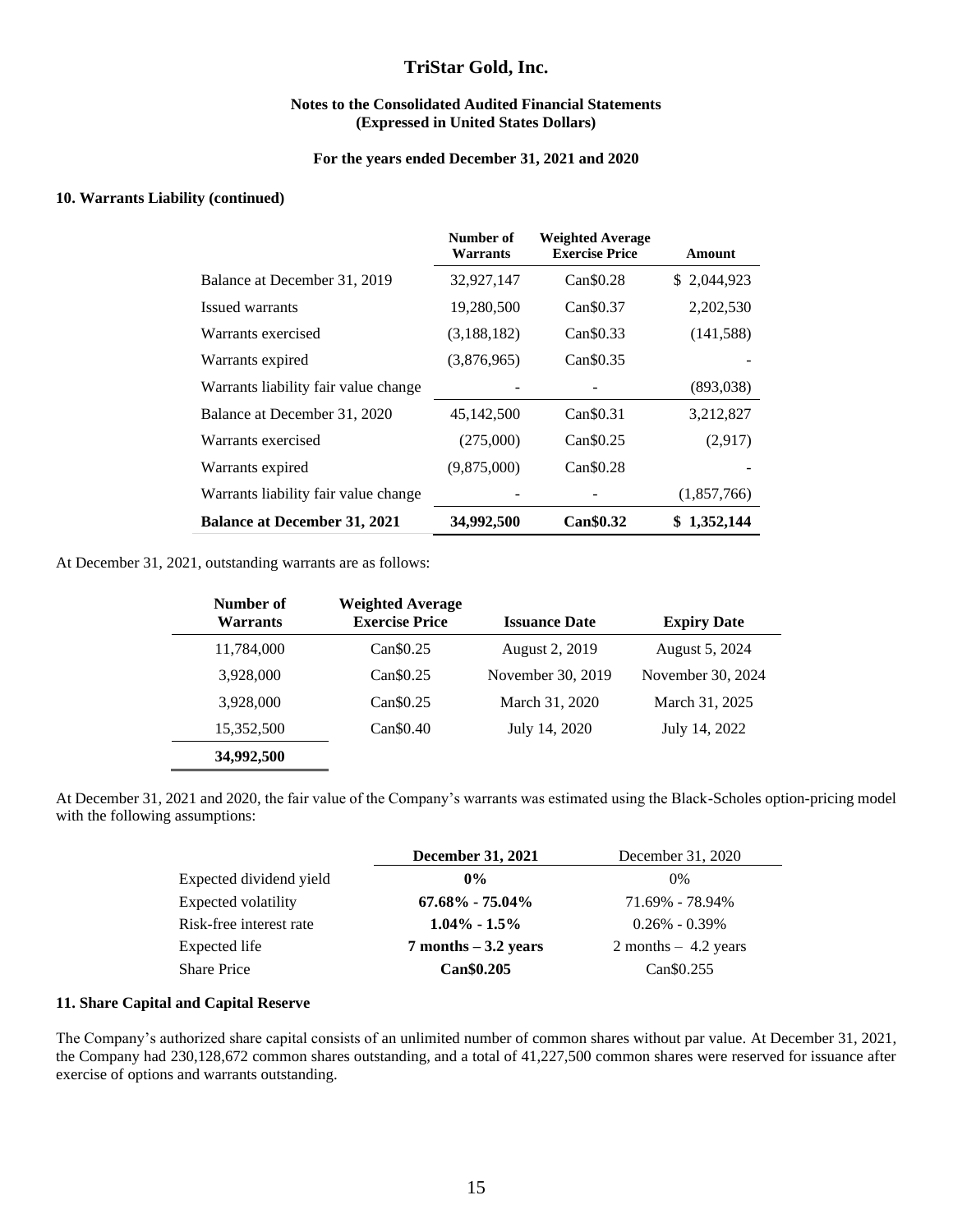#### **Notes to the Consolidated Audited Financial Statements (Expressed in United States Dollars)**

#### **For the years ended December 31, 2021 and 2020**

#### **11. Share Capital and Capital Reserve (continued)**

On July 14, 2020, the Company closed the short form prospectus financing announced on June 22, 2020, consisting of 30,705,000 units at the price of Can\$0.30 per unit for gross proceeds of \$6,764,926 from which the Company deducted cash finder's fees in the amount of \$361,832 and share issue costs, including legal and other fees paid, in the amount of \$219,155 for net proceeds of \$6,183,939. Each unit in this financing consists of one common share and one half of a common share purchase warrant. Each of the 15,352,500 whole common share purchase warrants entitles the holder to purchase one additional common share of the Company at Can\$0.40 per share until July 14, 2022. The fair value of warrants issued in the amount of \$1,690,009 was recorded in warrants liability. The Company deducted the amount of the fair value of warrants from the net proceeds and recorded the remaining amount of \$5,074,917 in Common Shares.

#### **12. Agent Compensation Options**

As part of its financings, the Company has issued agent compensation options.

The following is a summary of the changes in agent compensation options outstanding and exercisable:

|                                     | <b>Number of Options</b><br><b>Outstanding and</b><br><b>Exercisable</b> | <b>Weighted Average</b><br><b>Exercise Price of</b><br><b>Options (in Cans)</b> |
|-------------------------------------|--------------------------------------------------------------------------|---------------------------------------------------------------------------------|
| Balance at December 31, 2019        | 702,046                                                                  | \$0.22                                                                          |
| Compensation options exercised      | (57,750)                                                                 | \$0.20                                                                          |
| Compensation options expired        | (72, 546)                                                                | \$0.35                                                                          |
| Balance at December 31, 2020        | 571,750                                                                  | \$ 0.20                                                                         |
| Compensation options exercised      | (18,300)                                                                 | \$ 0.20                                                                         |
| Compensation options expired        | (553, 450)                                                               | \$ 0.20                                                                         |
| <b>Balance at December 31, 2021</b> |                                                                          |                                                                                 |

During the year ended December 31, 2021, a total of 18,300 (December 31, 2020: 57,750) common shares were issued as a result of the exercise of the same number of agent compensation options with an exercise price of Can\$0.20 (December 31, 2020: Can\$0.20) for gross proceeds of \$2,881 (December 31, 2020: \$8,802) which in addition to \$1,304 (December 31, 2020: \$3,987) representing the fair value of the stock options, were allocated from capital reserve to common shares in the period.

During the year ended December 31, 2021, a total of 553,450 agent compensation options with a weighted average exercise price of Can\$0.20 expired unexercised and were cancelled (December 31, 2020: 72,546 with a weighted average exercise price of Can\$0.35).

Option pricing models require the input of subjective assumptions including the expected price volatility, the expected life and forfeiture rate. Changes in these assumptions can materially affect the estimated fair value of the stock options granted. The expected price volatility used was based on the historic volatility of the Company's share price.

The following table summarizes information about agent compensation options outstanding at December 31, 2020 (December 31, 2021: nil):

| Grant<br>Date | Compensation<br><b>Options</b><br>Outstanding | <b>Exercise</b><br><b>Price</b> | Proceeds upon<br>exercise of options<br>outstanding<br>(in Can \$) |         | <b>Fair Value of</b><br><b>Options</b><br>Outstanding |        | Weighted<br>Average<br><b>Remaining</b><br>Life in Years | <b>Expiration</b><br>Date |
|---------------|-----------------------------------------------|---------------------------------|--------------------------------------------------------------------|---------|-------------------------------------------------------|--------|----------------------------------------------------------|---------------------------|
| 8/3/2018      | 17.500                                        | $Can \$0.25$                    |                                                                    | 4.375   |                                                       | 1.227  | 0.1                                                      | 2/3/2021                  |
| 12/12/2019    | 554,250                                       | Can\$0.20                       |                                                                    | 110.850 |                                                       | 38,093 | 0.9                                                      | 12/12/2021                |
|               | 571,750                                       |                                 |                                                                    | 115.225 |                                                       | 39.320 | 0.9                                                      |                           |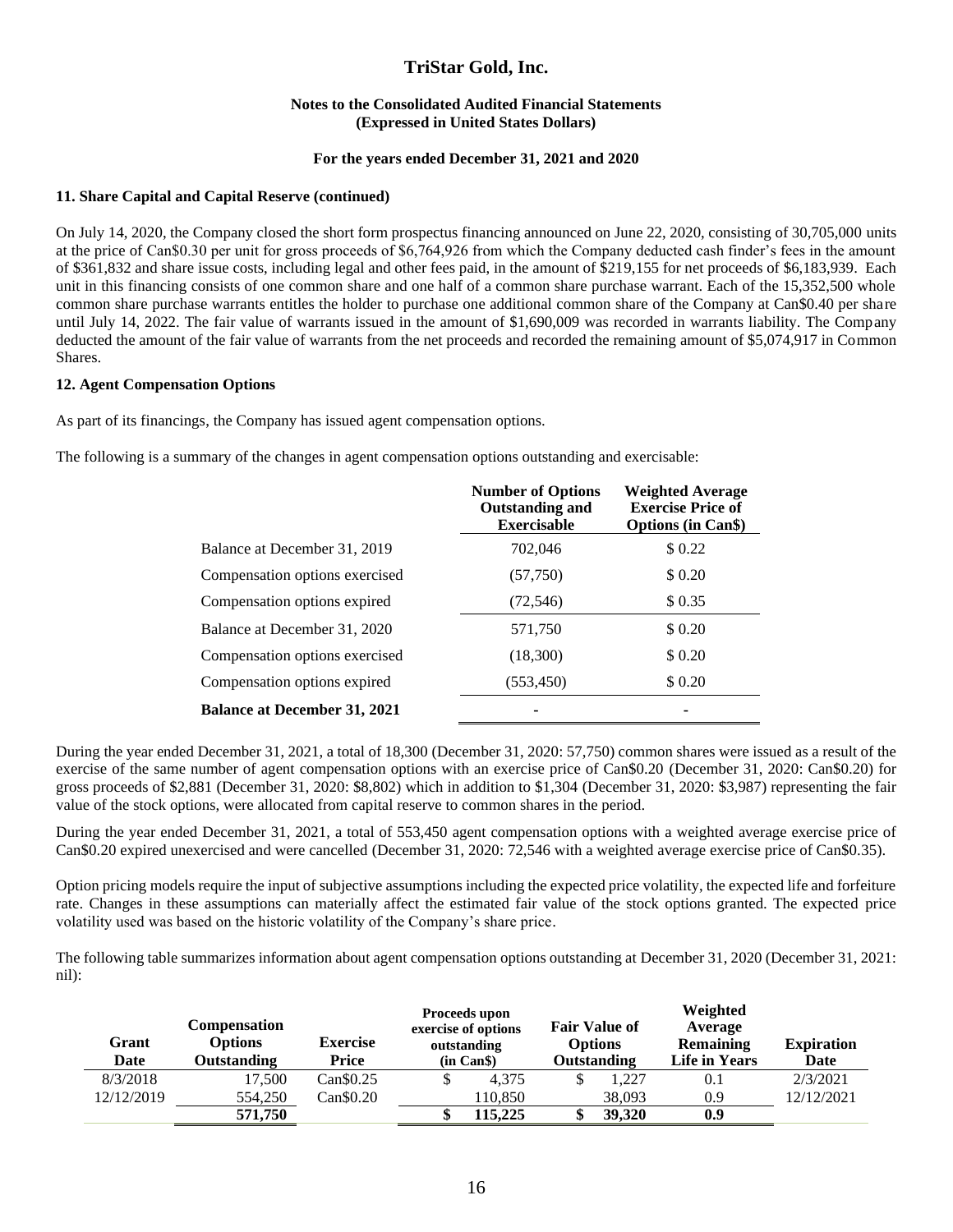#### **Notes to the Consolidated Audited Financial Statements (Expressed in United States Dollars)**

#### **For the years ended December 31, 2021 and 2020**

#### **12. Agent Compensation Options (continued)**

The weighted average exercise price of the agent compensation options outstanding at December 31, 2020, is Can\$0.20 (December 31, 2021: nil).

#### **13. Stock Option Plan**

The Company maintains a stock option plan ("the Plan") for directors, senior officers, employees and consultants of TriStar and its subsidiaries. Under the terms of the Plan, the options are exercisable over periods of up to ten years, and the exercise price of each option equals the closing market price of the Company's stock on the trading day immediately before the date of grant. Any consideration paid by the option holder on the exercise of options is credited to share capital and offset against amounts previously recorded in capital reserve.

The number of shares which may be issued pursuant to options previously granted and those granted under the Plan shall not exceed 18,800,000 at the time of the grant. The options granted under the Plan vest at determination of the Board. In addition, the number of shares which may be reserved for issuance to any one individual may not exceed 5% of the issued and outstanding shares on a yearly basis.

The Plan will terminate when all of the options have been granted or when the Plan is otherwise terminated by TriStar. Any options outstanding when the Plan is terminated will remain in effect until they are exercised or they expire.

The following is a summary of the changes in options outstanding and exercisable:

|                                     | <b>Number of Options</b><br>Outstanding | Number of<br><b>Options Vested</b> | <b>Weighted Average</b><br><b>Exercise Price of</b><br><b>Options (in Cans)</b> |
|-------------------------------------|-----------------------------------------|------------------------------------|---------------------------------------------------------------------------------|
| Balance at December 31, 2019        | 16,210,000                              | 16,010,000                         | \$0.20                                                                          |
| Options granted                     | 700,000                                 | 700,000                            | \$0.27                                                                          |
| Options vested                      |                                         | 200,000                            | \$0.17                                                                          |
| Options exercised                   | (5,780,000)                             | (5,780,000)                        | \$0.19                                                                          |
| Options cancelled                   | (1,100,000)                             | (1,100,000)                        | \$0.27                                                                          |
| Options expired                     | (3,945,000)                             | (3,945,000)                        | \$0.18                                                                          |
| Balance at December 31, 2020        | 6,085,000                               | 6,085,000                          | \$0.23                                                                          |
| Options granted                     | 600,000                                 | 600,000                            | \$0.26                                                                          |
| Options exercised                   | (150,000)                               | (150,000)                          | \$0.20                                                                          |
| Options cancelled                   | (300,000)                               | (300,000)                          | \$0.25                                                                          |
| <b>Balance at December 31, 2021</b> | 6,235,000                               | 6,235,000                          | \$0.23                                                                          |

During the year ended December 31, 2021, a total of 600,000 stock options were granted to directors of the Company (December 31, 2020: 700,000). Their estimated fair value at grant date of \$81,783 (December 31, 2020: 91,037) was recorded in capital reserve.

During the year ended December 31, 2021, a total of 150,000 common shares (December 31, 2020: 5,780,000) were issued as a result of the exercise of the same number of stock options with a weighted average exercise price of Can\$0.20 (December 31, 2020: Can\$0.19). The company received gross proceeds in the amount of \$24,226 (December 31, 2020: \$812,758) which in addition to \$17,420 (December 31, 2020: \$1,032,759) representing the fair value of the stock options, were allocated from capital reserve to common shares in the period.

During the year ended December 31, 2021, a total of 300,000 options with a weighted average exercise price of Can\$0.25 were cancelled (December 31, 2020: 1,100,000 with a weighted average exercise price of Can\$0.27).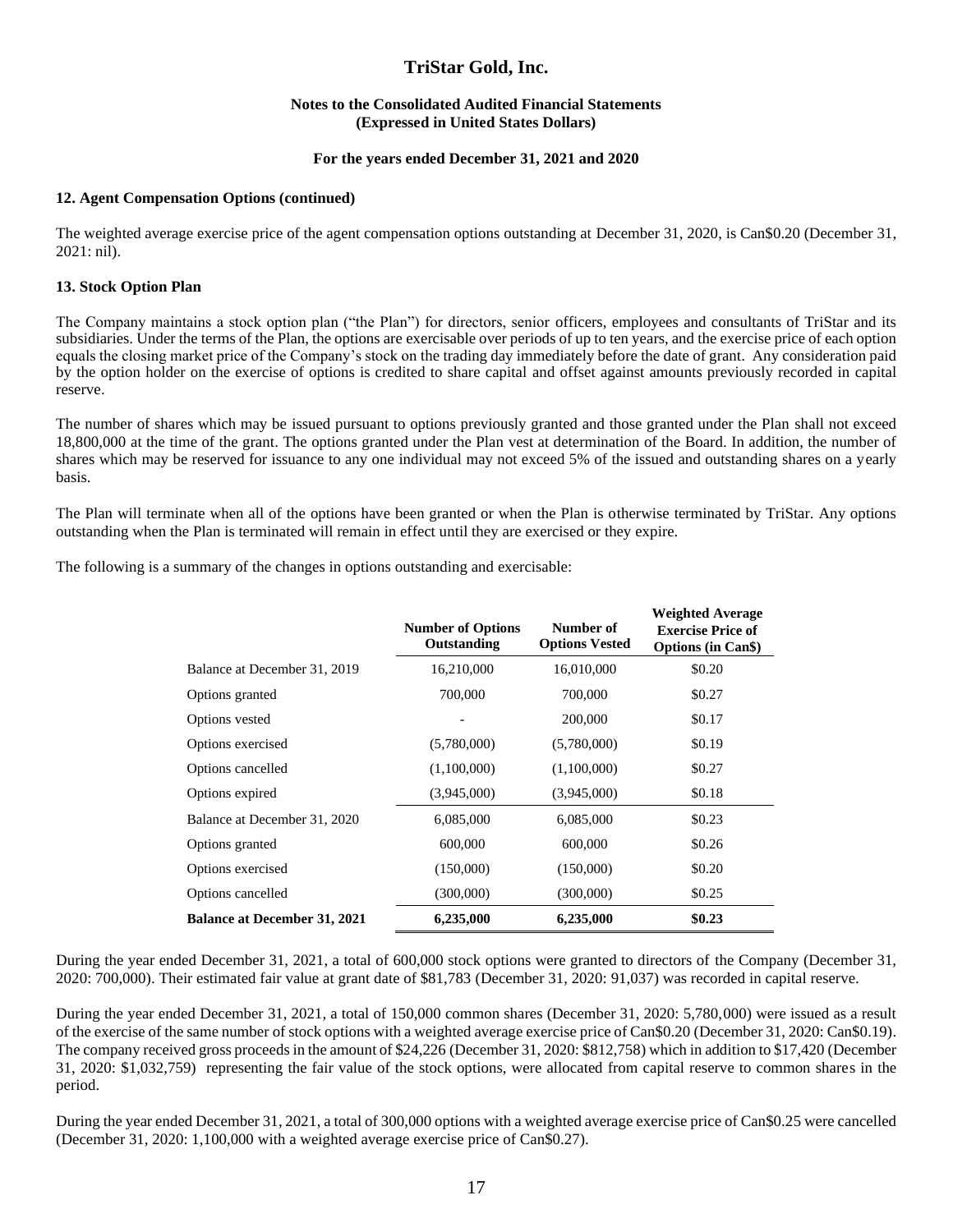#### **Notes to the Consolidated Audited Financial Statements (Expressed in United States Dollars)**

#### **For the years ended December 31, 2021 and 2020**

#### **13. Stock Option Plan (continued)**

During the year ended December 31, 2020, a total of 3,845,000 options with a weighted average exercise price of Can\$0.18 and 100,000 options with an exercise price of Can\$0.20 expired unexercised (December 31, 2021: nil).

The weighted average fair value at grant date of options granted during the year ended December 31, 2021, was Can\$0.17 per option (December 31, 2020: Can\$0.17).

During the periods previously mentioned the estimated forfeiture rates were nil.

The fair value of options granted during the years ended December 31, 2021 and 2020, has been estimated as of the date of grant using the Black-Scholes option-pricing model with the following assumptions:

|                                                | <b>Year ended</b>        | Year ended                |
|------------------------------------------------|--------------------------|---------------------------|
|                                                | <b>December 31, 2021</b> | December 31, 2020         |
| Expected dividend yield                        | $0\%$                    | $0\%$                     |
| Expected volatility                            | $81.87\% - 82.29\%$      | $81.94\% - 82.62\%$       |
| Risk-free interest rate                        | $0.33\% - 0.35\%$        | $0.31\% - 0.39\%$         |
| Expected life                                  | 5 years                  | 5 years                   |
| Share price                                    | $Can $0.26 - Can $0.28$  | $Can \$0.24 - Can \$0.29$ |
| Weighted average fair value of options granted | $Can $0.17 - Can $0.18$  | $Can $0.15 - Can $0.19$   |

Option pricing models require the input of subjective assumptions including the expected price volatility, the expected life and forfeiture rate. Changes in these assumptions can materially affect the estimated fair value of the stock options granted. The expected price volatility used was based on the historic volatility of the Company's share price.

The following table summarizes stock options outstanding at December 31, 2021:

| <b>Grant Date</b> | <b>Options</b><br>Outstanding | <b>Options</b><br><b>Vested</b> | <b>Exercise</b><br>Price | Proceeds upon<br>exercise of options<br>outstanding<br>(in Can \$) | <b>Fair Value of</b><br><b>Options</b><br>Outstanding | Weighted<br>Average<br><b>Remaining Life</b><br>in Years | <b>Expiration</b><br>Date |
|-------------------|-------------------------------|---------------------------------|--------------------------|--------------------------------------------------------------------|-------------------------------------------------------|----------------------------------------------------------|---------------------------|
| 9/28/2017         | 2.075.000                     | 2,075,000                       | Can \$0.25               | 518.750<br>\$                                                      | 347,400<br>S.                                         | 0.7                                                      | 9/27/2022                 |
| 10/20/2017        | 150,000                       | 150.000                         | Can \$0.25               | 37,500                                                             | 25.434                                                | 0.8                                                      | 10/19/2022                |
| 2/7/2018          | 100,000                       | 100,000                         | Can \$0.28               | 28,000                                                             | 17.658                                                | 1.1                                                      | 2/7/2023                  |
| 8/1/2019          | 400,000                       | 400,000                         | Can <sub>\$0.17</sub>    | 68,000                                                             | 37.745                                                | 2.5                                                      | 8/1/2024                  |
| 11/27/2019        | 2.210.000                     | 2.210.000                       | Can \$0.20               | 442,000                                                            | 239.373                                               | 2.9                                                      | 11/26/2024                |
| 10/27/2020        | 200,000                       | 200,000                         | Can \$0.28               | 56,000                                                             | 27,364                                                | 3.8                                                      | 10/27/2025                |
| 10/28/2020        | 200,000                       | 200,000                         | Can \$0.28               | 56,000                                                             | 28.328                                                | 3.8                                                      | 10/27/2025                |
| 12/18/2020        | 300,000                       | 300,000                         | $Can \$0.25$             | 73,500                                                             | 35.345                                                | 3.9                                                      | 12/17/2025                |
| 01/19/2021        | 300,000                       | 300,000                         | Can <sub>\$0.27</sub>    | 81,000                                                             | 42,032                                                | 4                                                        | 01/18/2026                |
| 02/08/2021        | 300,000                       | 300,000                         | $Can \$0.25$             | 75,000                                                             | 39.753                                                | 4.1                                                      | 02/07/2026                |
|                   | 6.235,000                     | 6,235,000                       |                          | 1.435.750                                                          | 840,432                                               | 2.3                                                      |                           |

The weighted average exercise price of the options outstanding at December 31, 2021, is Can\$0.23 (December 31, 2020: Can\$0.23).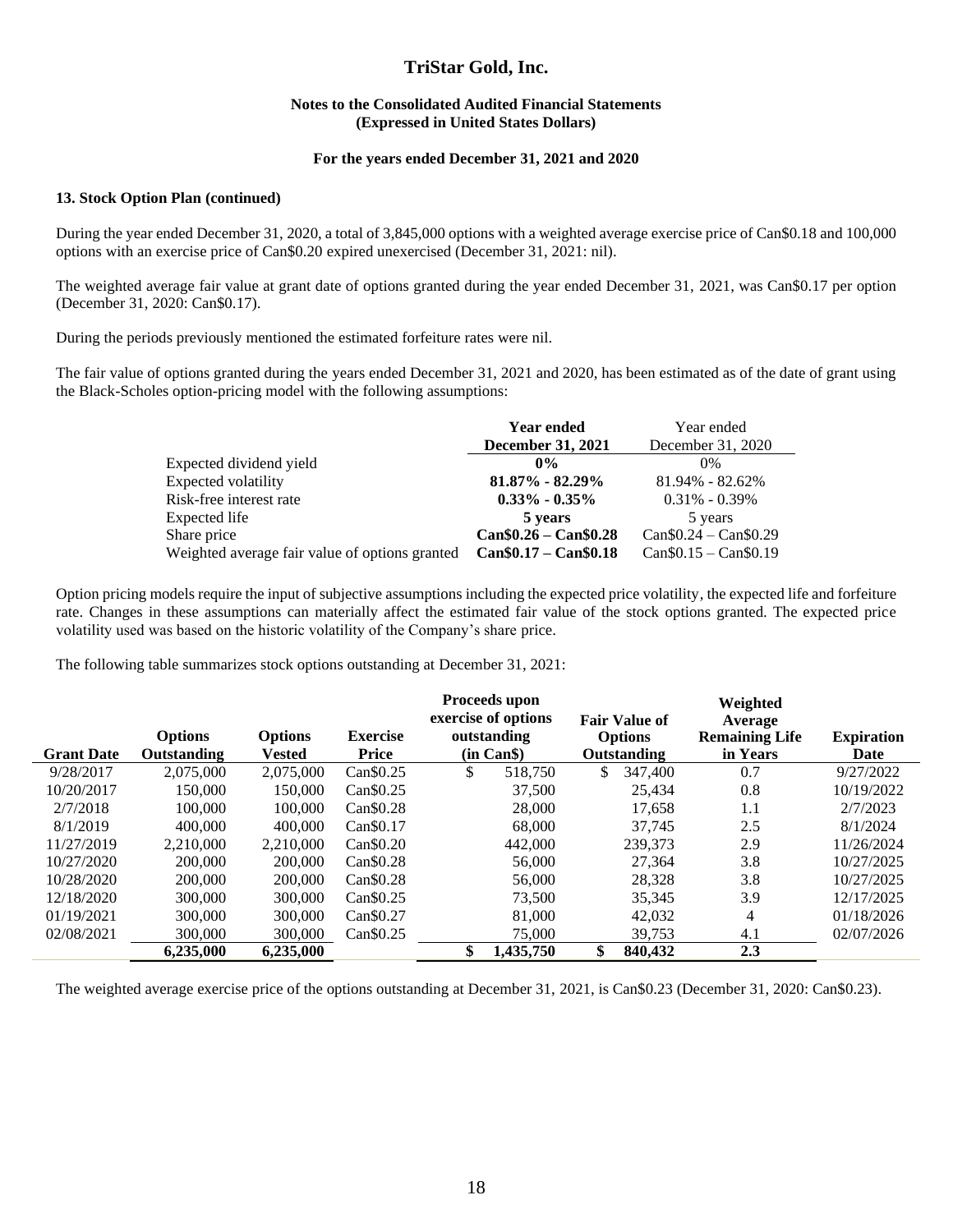#### **Notes to the Consolidated Audited Financial Statements (Expressed in United States Dollars)**

#### **For the years ended December 31, 2021 and 2020**

#### **14. Stock-based Compensation**

During year ended December 31, 2021, stock-based compensation expenses in the amount of \$81,783 related to options granted vested and were included in the consulting expense account (Note 15) reported in the Consolidated Statements of Comprehensive Income (Loss) (December 31, 2020: \$109,909). These amounts have been recorded as capital reserve in the Consolidated Statements of Financial Position.

#### **15. General and Administrative Expenses**

General and administrative expenses consist of the following:

|                                                                | <b>Year ended</b> |                          | Year ended |                   |
|----------------------------------------------------------------|-------------------|--------------------------|------------|-------------------|
|                                                                |                   | <b>December 31, 2021</b> |            | December 31, 2020 |
| Consulting and professional fees (Note 9, Note 14 and Note 18) | \$                | 405,293                  | \$         | 323,007           |
| Change in provisions (Note 9)                                  |                   | 4,951                    |            | 4,337             |
| Depreciation (Note 8)                                          |                   | 1,635                    |            | 1,696             |
| Insurance                                                      |                   | 14,640                   |            | 11,952            |
| Office                                                         |                   | 48,303                   |            | 39,510            |
| Rent                                                           |                   | 32,576                   |            | 31,234            |
| Salaries and benefits (Note 13, Note 14 and Note 18)           |                   | 871,963                  |            | 737,807           |
| Shareholder relations                                          |                   | 316,920                  |            | 332,306           |
| Travel and meals                                               |                   | 10.601                   |            | 23,673            |
|                                                                |                   | 1.706.882                |            | 1.505.522         |

#### **16. Basic and Diluted Income (Loss) per Share**

The following table sets forth the computation of basic and diluted income (loss) per share:

|                                                                                              | <b>Year ended</b><br><b>December 31, 2021</b> |             | Year ended<br>December 31, 2020 |              |
|----------------------------------------------------------------------------------------------|-----------------------------------------------|-------------|---------------------------------|--------------|
| Numerator:                                                                                   |                                               |             |                                 |              |
| Numerator for basic and diluted income (loss) per share: Net income<br>(loss) for the period | \$                                            | 207,907     | \$                              | (125, 274)   |
| Effect of warrants dilution                                                                  |                                               | (1,857,766) |                                 |              |
| Numerator for total diluted loss per share                                                   |                                               | (1,649,859) | \$                              | (125, 274)   |
| Denominator:                                                                                 |                                               |             |                                 |              |
| Initial balance of issued common shares                                                      |                                               | 229,685,372 |                                 | 189,954,440  |
| Effect of shares issued on financing                                                         |                                               |             |                                 | 14,261,885   |
| Effect of shares issued on options exercise                                                  |                                               | 27,233      |                                 | 1,416,077    |
| Effect of shares issued on warrants exercise                                                 |                                               | 254,247     |                                 | 3,588,394    |
| Denominator for basic income (loss) per share:                                               |                                               |             |                                 |              |
| Basic weighted average number of common shares                                               |                                               | 229,966,852 |                                 | 209,220,796  |
| Effect of diluted securities: Warrants                                                       |                                               | 25,396,712  |                                 |              |
| Denominator for diluted loss per share:                                                      |                                               |             |                                 |              |
| Diluted weighted average number of common shares                                             |                                               | 255,363,564 |                                 | 209,220,796  |
| <b>Basic income (loss) per share</b>                                                         |                                               | \$<br>0.00  |                                 | \$<br>(0.00) |
| Diluted loss per share                                                                       |                                               | (0.00)      |                                 | (0.00)<br>\$ |

For the year ended December 31, 2021, the stock options were excluded from the computation of diluted loss per share as their inclusion would be antidilutive (December 31, 2020: the share purchase warrants, agent compensation options and stock options were excluded).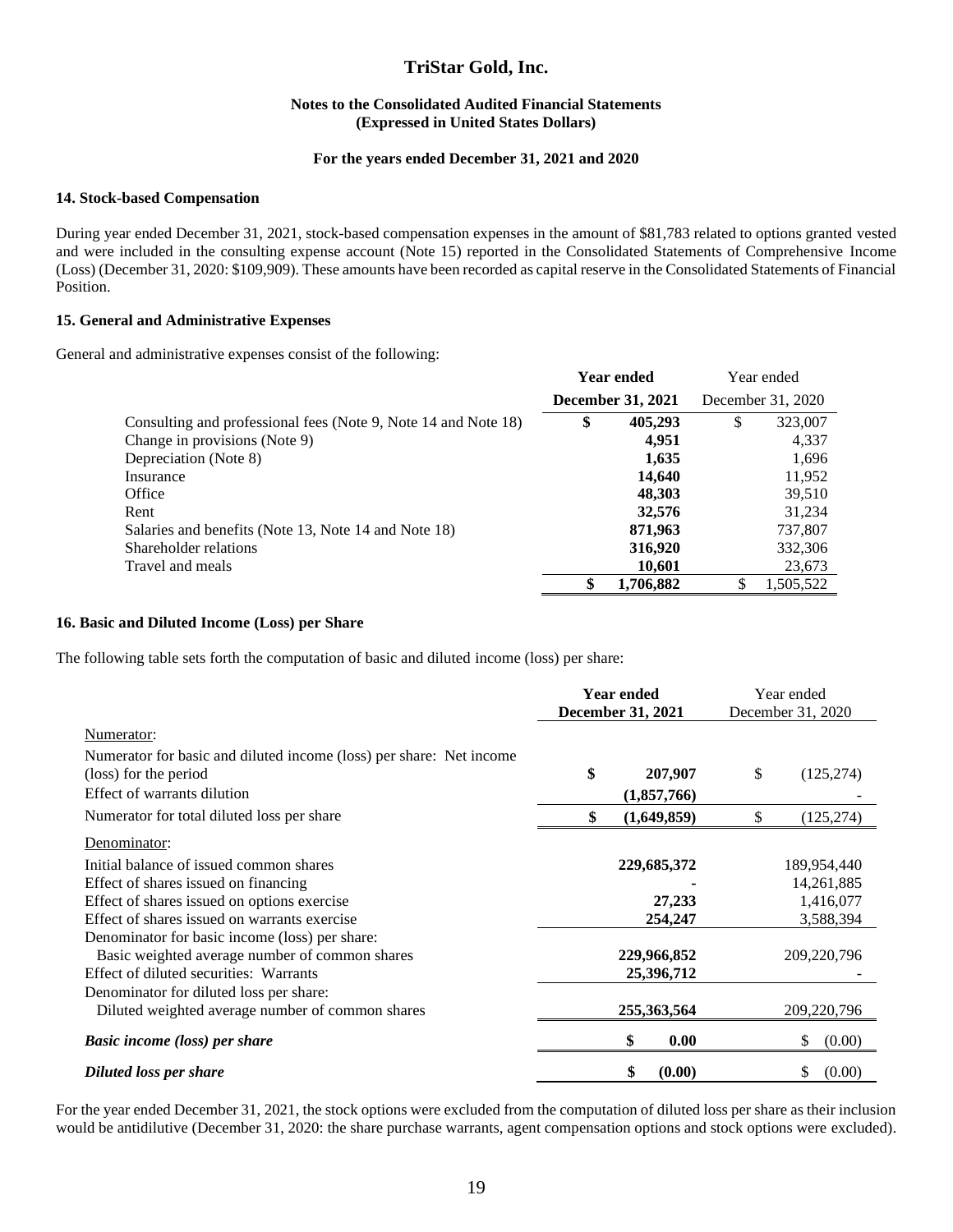#### **Notes to the Consolidated Audited Financial Statements (Expressed in United States Dollars)**

#### **For the years ended December 31, 2021 and 2020**

#### **17. Income Taxes**

The following table reconciles the income taxes calculated at statutory rates with the income tax expense in the Consolidated Statement of Comprehensive Income (Loss):

| <b>Year ended</b>                      |  | Year ended               |                   |            |
|----------------------------------------|--|--------------------------|-------------------|------------|
|                                        |  | <b>December 31, 2021</b> | December 31, 2020 |            |
| Income (Loss) before income taxes      |  | 207,907                  | S                 | (125, 274) |
| Statutory rates                        |  | 27%                      |                   | 27%        |
| Income tax recovery at statutory rates |  | 56,135                   |                   | (33,824)   |
| Non-deductible items                   |  | (478,991)                |                   | (211, 324) |
| Differences in foreign tax rates       |  | 57,012                   |                   | 55,081     |
| Foreign exchange non-monetary assets   |  | 331,430                  |                   | 1,060,439  |
| <b>Effect of Expired losses</b>        |  | 120,328                  |                   | 72,398     |
| Unrecognized tax benefits              |  | (85,914)                 |                   | (942, 770) |
| Net income tax expense                 |  |                          |                   |            |

As of December 31, 2021, the Company has net deductible temporary differences of approximately \$18,655,842 (December 31, 2020: \$18,625,650) for which no deferred tax asset has been recognized. Deferred tax assets have not been recognized in respect of these items because the Company does not have a history of earnings and their utilization is not more likely than not.

The following table summarizes the Company's losses and net deductible temporary differences that can be applied against future taxable profits.

| <b>Type</b>               | Country       |   | Amount         | <b>Expire Date</b> |
|---------------------------|---------------|---|----------------|--------------------|
| Net operating losses      | Canada        | S | 5,913,598      | $2031 - 2040$      |
| Net operating losses      | <b>USA</b>    |   | 18,761,611     | $2021 - 2040$      |
| Net operating losses      | <b>Brazil</b> |   | 3,936,570      | No expiration      |
| Net temporary differences | Canada        |   | 468,190        | No expiration      |
| Net temporary differences | <b>USA</b>    |   | 2,490          | 2025               |
| Net temporary differences | <b>Brazil</b> |   | (10, 426, 617) | No expiration      |
|                           | <b>Total</b>  | S | 18,655,842     |                    |

#### **18. Related Party Transactions**

Key management personnel compensation comprised:

|                                                         | <b>Year ended</b>        |           | Year ended |                   |
|---------------------------------------------------------|--------------------------|-----------|------------|-------------------|
|                                                         | <b>December 31, 2021</b> |           |            | December 31, 2020 |
| Short term employee benefits: Salaries (Note 15)        |                          | 687,173   |            | 573,545           |
| Consulting fees                                         |                          | 498,427   |            | 497.589           |
| Director fees                                           |                          | 108,750   |            | 25,000            |
| Stock-based compensation (Note 13, Note 14 and Note 15) |                          | 81,783    |            | 91,036            |
|                                                         |                          | 1,376,133 |            | 1,187,170         |

During year ended December 31, 2021, the Company paid consulting fees of \$498,427 (December 31, 2020: \$497,589) to directors and officers for advisory services where a total of \$440,209 (December 31, 2020: \$426,860) were reported in Mineral properties and deferred expenditures (Note 8) under exploration cost of the Castelo de Sonhos project, and the amount of \$58,218 (December 31, 2020: \$70,729) was recorded in the consulting fees account (Note 15) in the Consolidated Statements of Comprehensive Income (Loss).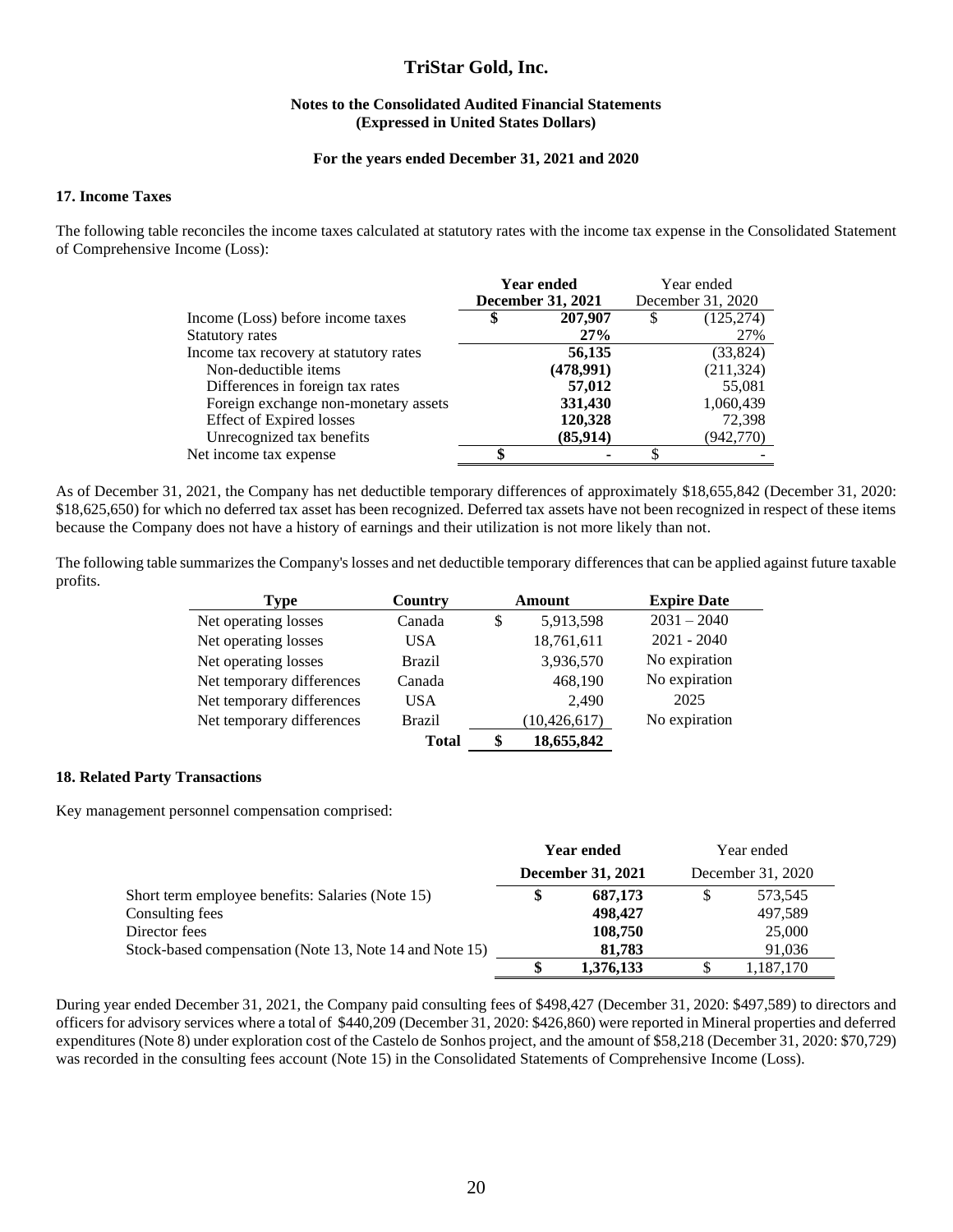#### **Notes to the Consolidated Audited Financial Statements (Expressed in United States Dollars)**

#### **For the years ended December 31, 2021 and 2020**

#### **18. Related Party Transactions (continued)**

For the year ended December 31, 2021, stock option compensation in the amount of \$81,783 (December 31, 2020: \$91,036) received by key management personnel were recorded as capital reserve on the Consolidated Statement of Financial Position (Note 13 and Note 14). They were also included in the consulting and salaries expenses accounts (Note 15) in the Consolidated Statement of Comprehensive Income (Loss).

As of December 31, 2021, the total number of options held by directors and officers of the Company was 4,675,000 units. As of December 31, 2020, the total number of outstanding warrants and options held by directors and officers of the Company was 500,000 units and 4,375,000 units, respectively.

During the years ended December 31, 2021 and 2020, the Company paid legal fees in the amounts of \$11,848 and \$2,546, respectively, to a company where one director has ownership interests. These amounts were recorded in professional fees (Note 15) in the Consolidated Statement of Comprehensive Income (Loss).

During the year ended December 31, 2020, directors and officers exercised a total of 3,205,000 stock options with a weighted average exercise price of Can\$0.19 for gross proceeds of \$460,615 which in addition to \$654,612 representing the fair value of the stock options, were allocated from capital reserve to common shares in the period (December 31, 2021: nil).

During the year ended December 31, 2020, a total of 3,445,000 stock options granted to directors and officers with an average exercise price of Can\$0.18 expired unexercised (December 31, 2021: nil).

During the year ended December 31, 2021, a total of 500,000 warrants held by directors and officers with an average exercise price of Can\$0.25 expired unexercised (December 31, 2020: nil).

Related party transactions are in the normal course of operations and are measured at the exchange amount, which is the amount of consideration established and agreed to by the related parties and the Board of Directors.

#### **19. Commitments and Contingencies**

The Company leases offices in United States with an expiration date December 2022, for an estimated cost of \$2,100 per month and is cancellable within three months' notice.

The Company has various property access agreements related to its projects at an estimated cost of approximately \$1,500 per month.

There are no material pending legal proceedings to which the Company or any of its subsidiaries is a party or to which any of their property is subject.

#### **20. Segmented Information**

Segments are defined as material components of an enterprise about which separate financial information is available and deemed relevant in managing the business. All of the Company's operations are within the mineral exploration sector. The Company's exploration operations are centralized whereby the Company's head office is responsible for the exploration results and for providing support in addressing local and regional issues. The Company's mineral properties are located in Brazil.

Information relating to each of the Company's reportable segments is presented as follows:

|                     | <b>Balance at</b> | <b>Balance at</b>        |            |  |  |
|---------------------|-------------------|--------------------------|------------|--|--|
|                     | December 31, 2021 | <b>December 31, 2020</b> |            |  |  |
| Assets:             |                   |                          |            |  |  |
| Corporate Office    | 5,500,710         | S                        | 10,200,565 |  |  |
| Mineral Exploration | 22,049,437        |                          | 19.034.340 |  |  |
| <b>Total assets</b> | 27,550,147        | S                        | 29.234.905 |  |  |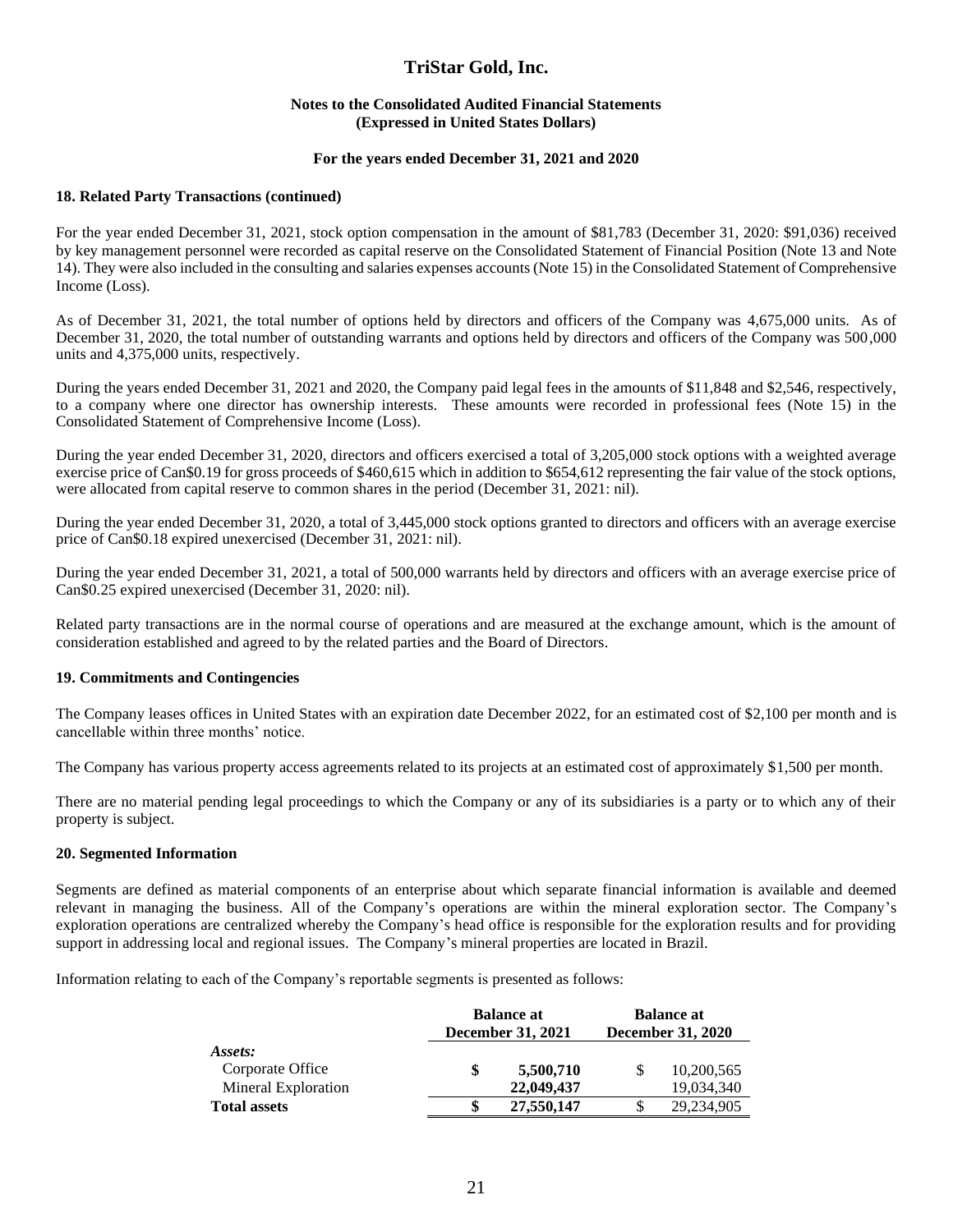#### **Notes to the Consolidated Audited Financial Statements (Expressed in United States Dollars)**

#### **For the years ended December 31, 2021 and 2020**

#### **20. Segmented Information (continued)**

|                                                   | <b>Balance at</b> |                   | Balance at        |            |  |
|---------------------------------------------------|-------------------|-------------------|-------------------|------------|--|
|                                                   |                   | December 31, 2021 | December 31, 2020 |            |  |
| Liabilities:                                      |                   |                   |                   |            |  |
| Corporate Office                                  | \$                | 1,580,992         | \$                | 3,365,887  |  |
| Mineral Exploration                               |                   | 335,527           |                   | 608,856    |  |
| <b>Total liabilities</b>                          | ¢<br>1,916,519    |                   |                   | 3,974,743  |  |
|                                                   |                   |                   |                   |            |  |
|                                                   | <b>Year ended</b> |                   | Year ended        |            |  |
|                                                   | December 31, 2021 |                   | December 31, 2020 |            |  |
| Net income (loss) and comprehensive income (loss) |                   |                   |                   |            |  |
| Corporate Office                                  | \$                | 255,118           | \$                | (132, 230) |  |
| Mineral Exploration                               |                   | (47,211)          |                   | 6,956      |  |
| <b>Total</b>                                      | \$                | 207,907           | \$                | (125, 274) |  |

Geographical information related to non-current assets is presented as follows:

|                                                       | <b>United States</b> |        | <b>Brazil</b> |            | <b>Total</b> |            |
|-------------------------------------------------------|----------------------|--------|---------------|------------|--------------|------------|
| As at December 31, 2021                               |                      |        |               |            |              |            |
| Mineral properties and deferred expenditures (Note 7) | \$                   | $\sim$ | S             | 21,936,623 | S            | 21,936,623 |
| Plant and equipment (Note 8)                          |                      | 5,705  |               | 9.751      |              | 15,456     |
| <b>Total non-current assets</b>                       |                      | 5.705  |               | 21,946,374 |              | 21,952,079 |
|                                                       |                      |        |               |            |              |            |
| As at December 31, 2020                               |                      |        |               |            |              |            |
| Mineral properties and deferred expenditures (Note 7) | \$                   | $\sim$ | S             | 18,985,590 | S            | 18,985,590 |
| Plant and equipment (Note 8)                          |                      | 3,843  |               | 38,843     |              | 42,686     |
| Total non-current assets                              |                      | 3,843  |               | 19,024,433 |              | 19,028,276 |

#### **21. Capital Management and Liquidity**

The Company considers its cash and cash equivalents, common shares, stock options and warrants as capital. The Company's objective in managing capital is to maintain adequate levels of funding to support exploration of its mineral property interests, maintain corporate and administrative functions necessary to support organizational management oversight, and obtain funding sufficient for advancing the Company's investments.

The Company manages its capital structure in a manner that intends to provide sufficient funding for operational activities. Funds are primarily secured through equity capital obtained in private placements. There can be no assurances that the Company will be able to continue raising capital in this manner.

In order to facilitate management of its capital requirements, the Company prepares expenditure budgets that are updated as necessary with actual spending compared to budget on a monthly basis. The Company's investment policy, in general, is to invest short-term excess cash in highly liquid short-term interest bearing investments with maturities of less than one year or that may be liquidated with no reduction in principal. This is to ensure working capital is available to meet the Company's short-term obligations while maximizing liquidity and preserving its invested balances.

#### **22. Financial Instruments and Management of Financial Risk**

The Company is exposed to potential loss from various risks including currency risk, interest rate risk, liquidity risk, market risk and commodity price risk.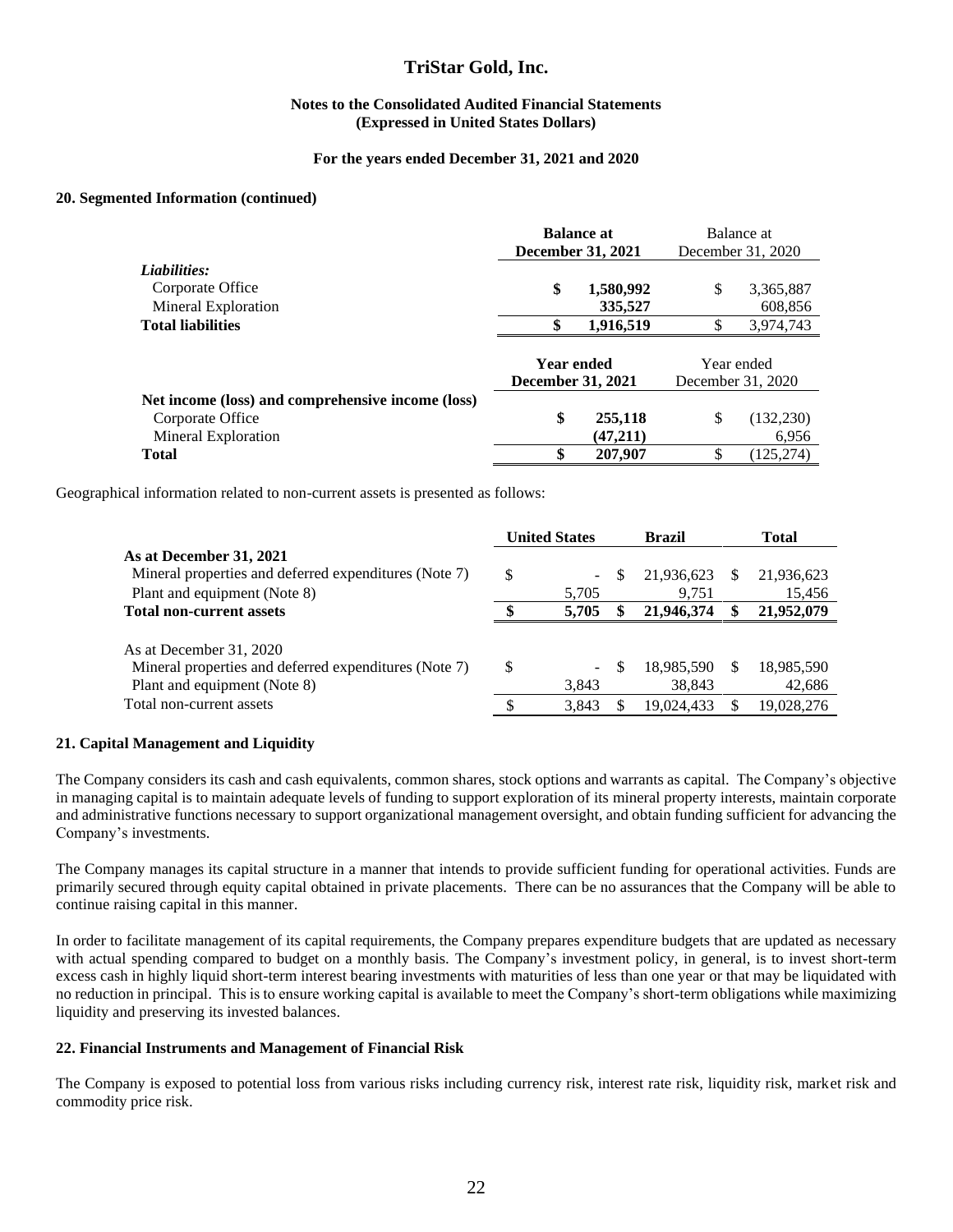#### **Notes to the Consolidated Audited Financial Statements (Expressed in United States Dollars)**

#### **For the years ended December 31, 2021 and 2020**

#### **22. Financial Instruments and Management of Financial Risk (continued)**

#### **Market Risks**

The significant market risks to which the Company is exposed include commodity price risk and interest rate risk.

#### **Credit Risk**

Financial instruments that potentially subject the Company to credit risk consist of cash and cash equivalents, and accounts receivable. The Company invests any excess capital in short-term, highly liquid and highly-rated financial instruments such as cash and short-term guaranteed deposits, all held with Canadian and USA based financial institutions.

#### **Liquidity Risk**

The Company manages liquidity risk by maintaining sufficient cash and cash equivalents balances. Liquidity requirements are managed based on expected cash flow to ensure there is sufficient capital to meet short-term obligations. The Company estimates that its contractual obligations pertaining to accounts payable and accrued liabilities should be satisfied within one year.

#### **Commodity Price Risk**

The Company's ability to raise capital to fund exploration or development activities is subject to risk associated with fluctuations in the market price of gold. The Company does not have any sales revenue and accordingly no hedging or other commodity-based risks impact its operations.

Market prices for gold historically have fluctuated widely and are affected by numerous factors outside of the Company's control, including, but not limited to, levels of worldwide production, short-term changes in supply and demand, industrial and retail demand, central bank lending, and forward sales by producers and speculators. The Company has elected not to actively manage its commodity price risk.

#### **Interest Rate Risk**

Interest rate risk is the risk that the fair value or the future cash flows of a financial instrument will fluctuate because of changes in market interest rates.

In respect of financial assets, the Company's policy is to invest cash at variable rates of interest in cash equivalents, in order to maintain liquidity, while preserving capital. The Company is exposed to interest rate risk on its short‐term investments which were included in cash and cash equivalents at December 31, 2021. The short-term investment interest earned is based on prevailing one day to one year market interest rates which may fluctuate. Based on amounts as at December 31, 2021, a one percent change in the interest rate would change annual interest income by approximately \$53,000 (December 31, 2020: \$70,000). The Company has not entered into any derivative contracts to manage this risk.

#### **Currency Risk**

The Company operates in USA, Canada, and Brazil. As a result, the Company has foreign currency exposure with respect to items not denominated in U.S. dollars. The three main types of foreign exchange risk of the Company can be categorized as follows:

#### *Transaction exposure*

The Company operates and incurs costs in different currencies. This creates exposure at the operational level, which may affect the Company's profitability as exchange rates fluctuate. The Company has not hedged its exposure to currency fluctuations.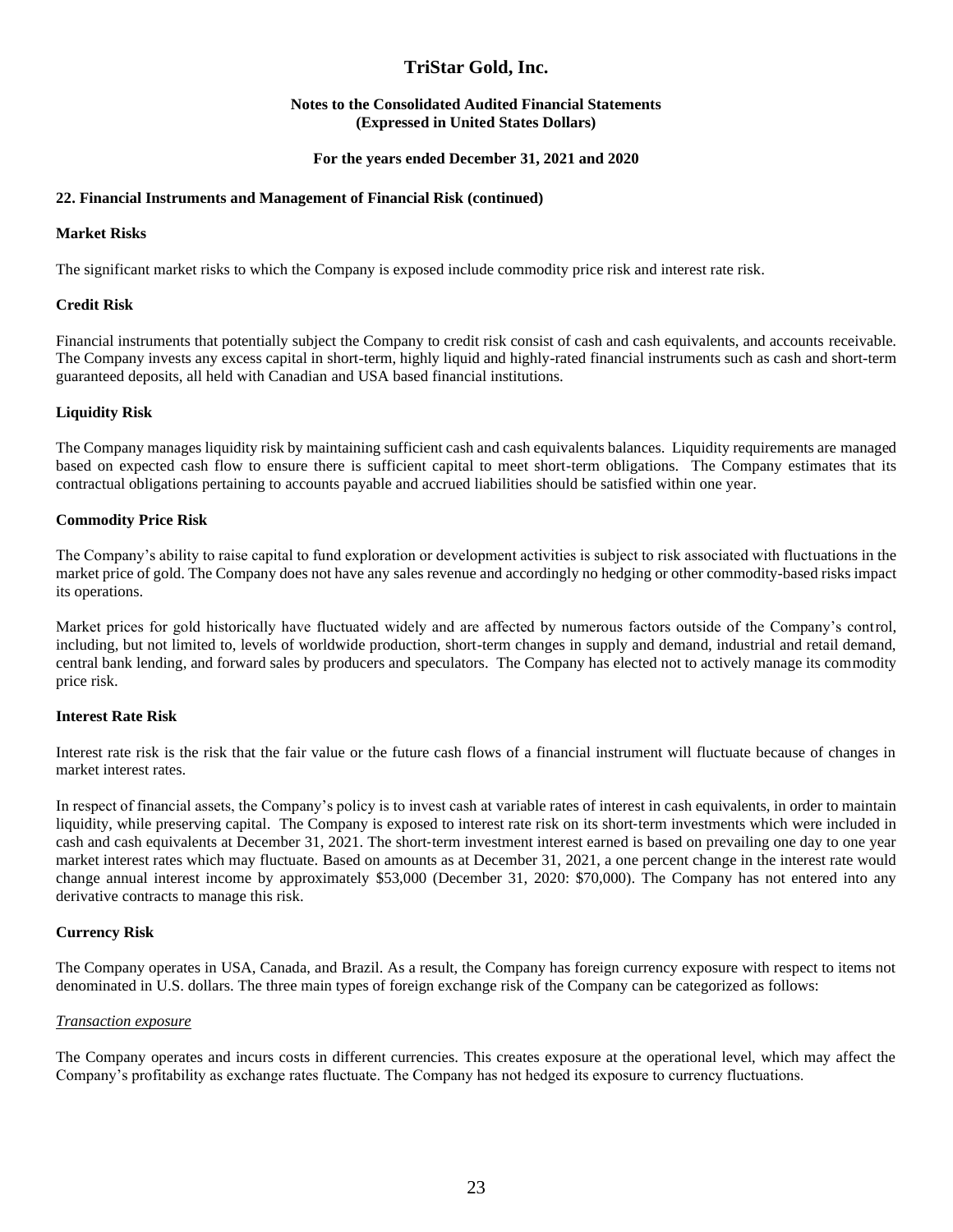#### **Notes to the Consolidated Audited Financial Statements (Expressed in United States Dollars)**

#### **For the years ended December 31, 2021 and 2020**

#### **22. Financial Instruments and Management of Financial Risk (continued)**

#### **Currency Risk (continued)**

#### *Exposure to currency risk*

The Company is exposed to currency risk through the following assets and liabilities denominated in currencies other than the U.S. dollar: cash and cash equivalents, accounts receivables, prepaid expenses, accounts payables and other liabilities, provisions and warrants liability. The currencies of the Company's financial instruments and other foreign currency denominated liabilities, based on notional amounts, were as follows:

|                                          | <b>December 31, 2021</b> |                                          |   | December 31, 2020 |                 |             |                |            |
|------------------------------------------|--------------------------|------------------------------------------|---|-------------------|-----------------|-------------|----------------|------------|
|                                          |                          | Canadian dollar<br><b>Brazilian real</b> |   |                   | Canadian dollar |             | Brazilian real |            |
| Cash and cash equivalents                | \$                       | 3,329,376                                | S | 17,283            | \$              | 4,668,192   | \$             | 4,189      |
| Accounts receivable                      |                          | 11,132                                   |   | 82,059            |                 | 23,267      |                | 2,303      |
| Prepaid expenses                         |                          | 123,853                                  |   | 3.722             |                 | 152,247     |                | 3,413      |
| Accounts payable and accrued liabilities |                          | (159, 566)                               |   | (113,582)         |                 | (50,213)    |                | (375, 650) |
| Provisions                               |                          |                                          |   | (221, 945)        |                 |             |                | (233,205)  |
| Warrants liability                       |                          | (1,352,144)                              |   |                   |                 | (3,212,827) |                |            |
| Net balance sheet exposure               |                          | 1,952,651                                |   | (232, 463)        |                 | 1,580,666   |                | (598, 950) |

#### *Translation exposure*

A strengthening of the U.S. dollar by 10% against the Canadian dollar and the Brazilian real at December 31, 2021, with all other variables held constant would have decreased the Company's before tax net income by approximately \$357,000 (at December 31, 2020: net loss by approximately \$398,000) as a result of a change in value of the financial assets and liabilities denominated in those currencies.

#### **23. Fair Value Measurements**

Fair value is the price that would be received to sell an asset or paid to transfer a liability in an orderly transaction between market participants at the measurement date.

Fair values are determined directly by reference to published price quotations in an active market, when available, or by using a valuation technique that uses inputs observed from relevant markets.

The fair value hierarchy categorizes into three levels the inputs to valuation techniques used to measure fair value.

- Level 1 inputs are unadjusted quoted prices in active markets for identical, unrestricted assets or liabilities that the entity can access at the measurement date.
- Level 2 inputs are quoted prices in markets that are not active, quoted prices for similar assets or liabilities in active markets, inputs other than quoted prices that are observable for the asset or liability, either directly or indirectly (for example, interest rate and yield curves observable at commonly quoted interval and volatility measurements used to value option contracts), or inputs that are derived principally from or corroborated by observable market data or other means.
- Level 3 inputs are prices or valuation techniques that require inputs that are both significant to the fair value measurement and unobservable (i.e., supported by little or no market activity).

The fair value hierarchy gives the highest priority to Level 1 inputs and the lowest priority to Level 3 inputs.

As at December 31, 2021, the Company's assets and liabilities measured at fair value on a recurring basis were as follows: